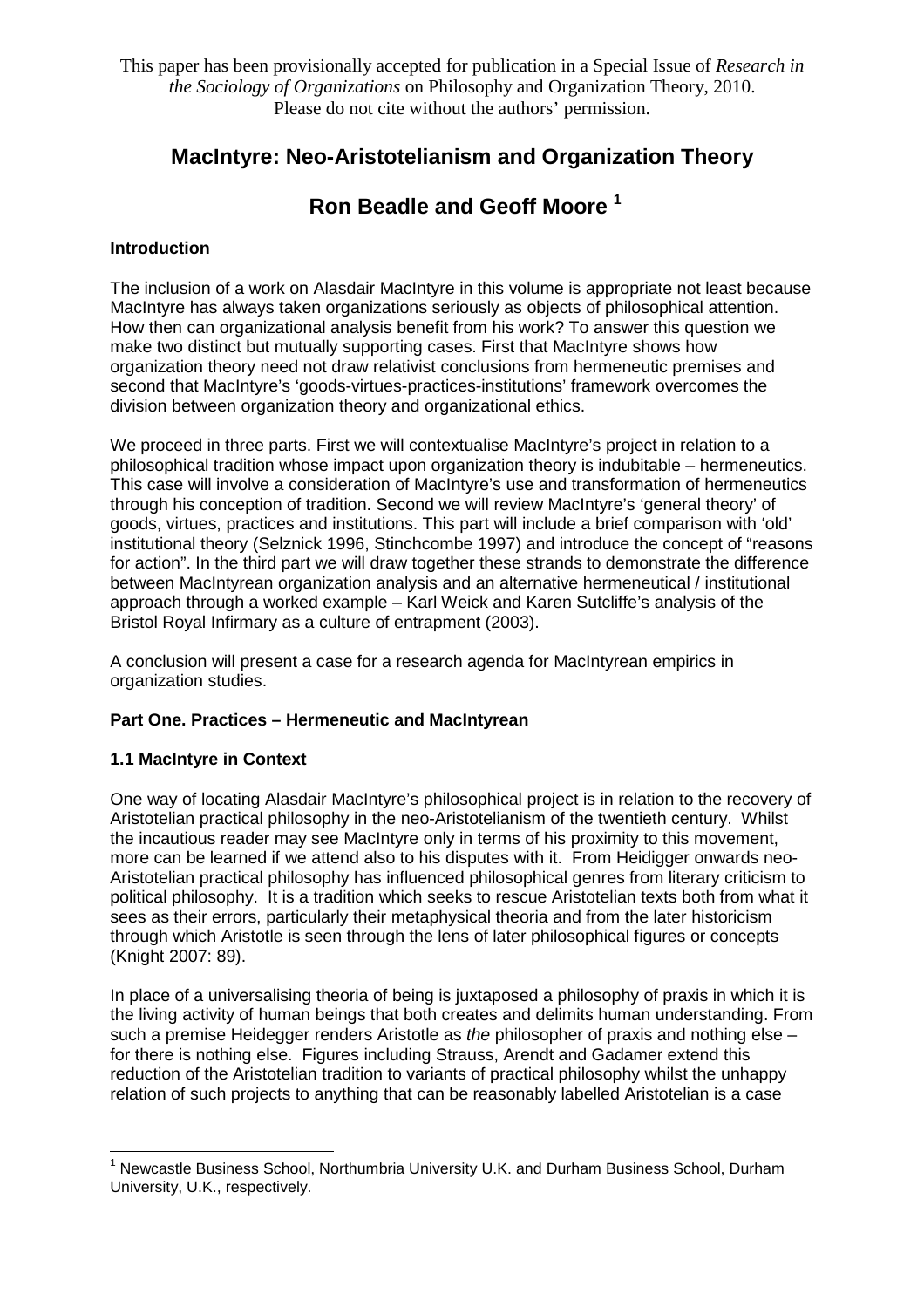made by Riedel's teleology in one way, and Ritter's institutionalism in another (Knight 2007: 92-3).

According to Knight such neo-Aristotelianism is inherently conservative whether in its hermeneutic or more explicitly political form, in three ways. Firstly its exclusion of theoria bounds all practical judgments in the ethos of the present – thus removing the basis for radical critique or action; secondly its institutionalism provides philosophical grounds for a permanent elite and thirdly its celebration of praxis involves a denigration of production (ibid. 100-101).

By contrast MacIntyre recovers both Aristotle's practical and theoretical philosophy through his notion of tradition, overcomes the division between praxis and production through his distinctive conception of practice and provides a critique of institutions qua institutions in his general theory of 'goods, virtues, practices and institutions'. MacIntyre thus rejects all three neo-Aristotelian positions whilst assimilating many of the insights of neo-Aristotelian hermeneutics.

The prudence of introducing the implications of Alasdair MacIntyre's work through its relationship to hermeneutics has already been argued (Smith 1999: 327) but if our summary of Knight's argument is accurate then this also accounts for its relationship with neo-Aristotelianism. This project is aided by the prodigious quantities of MacIntyre's work about and in conversation with hermeneutics. Having been producing philosophical material for over 55 years, MacIntyre has, since the 1981 publication of After Virtue,<sup>2</sup> developed an Aristotelian and subsequently Thomistic account of moral philosophy. His uniqueness in this endeavour is in his association of the Aristotelian and Thomistic traditions with Marxism.

This combination, described by Knight as "Revolutionary Aristotelianism" (Knight 2007) might have little chance of success given that the only thing that Marxists and Thomists can agree about is their mutual incompatibility. And yet MacIntyre remains one of the great figures of twentieth century moral philosophy, the subject of a veritable mini-industry of publications (Murphy 2003, D'Andrea 2007, Knight 2007, Blackledge & Davidson 2008), with an international academic society devoted to pursuing his project<sup>3</sup> and use of his work made across the social sciences.

# **1.2 The Self-Images of the Age. The Self-Images of Organization Theory**

In Alfred Hitchcock's 1972 thriller 'Frenzy' the psychopathic leading character visits Duckworth's London Bookshop. The camera pauses over the window display of multitudinous copies of Against the Self Images of the Age, a collection of 1960s essays by Alasdair MacIntyre (1971). Legend has it that this shot was deliberate. MacIntyre's title for the collection reflects his ongoing concern with the intimacy of the relationship between agents' behaviour, self-understandings and the social structures they inhabit. In line with the hermeneutic tradition, he holds that it is an error, but an important error, to believe that the idioms and theoretical insights upon which our self-images depend, constitute a neutral representation of some external reality:<sup>4</sup>

 2 We will hereafter cite from the third edition published in 2007.

<sup>&</sup>lt;sup>3</sup> The International Society for MacIntyrean Enquiry **www.macintyreanenquiry.org.** 

<sup>&</sup>lt;sup>4</sup> For example, MacIntyre demonstrates how different idioms used by translators of Homer in the 16<sup>th</sup>, 18<sup>th</sup> and 20<sup>th</sup> centuries transform its meaning before remarking that, "Each translator uses an idiom familiar in his own time, the presupposition of whose use is some contemporary well-articulated account of the determinants of action and of the corresponding psychology imputed to the agent" (MacIntyre 1988: 17).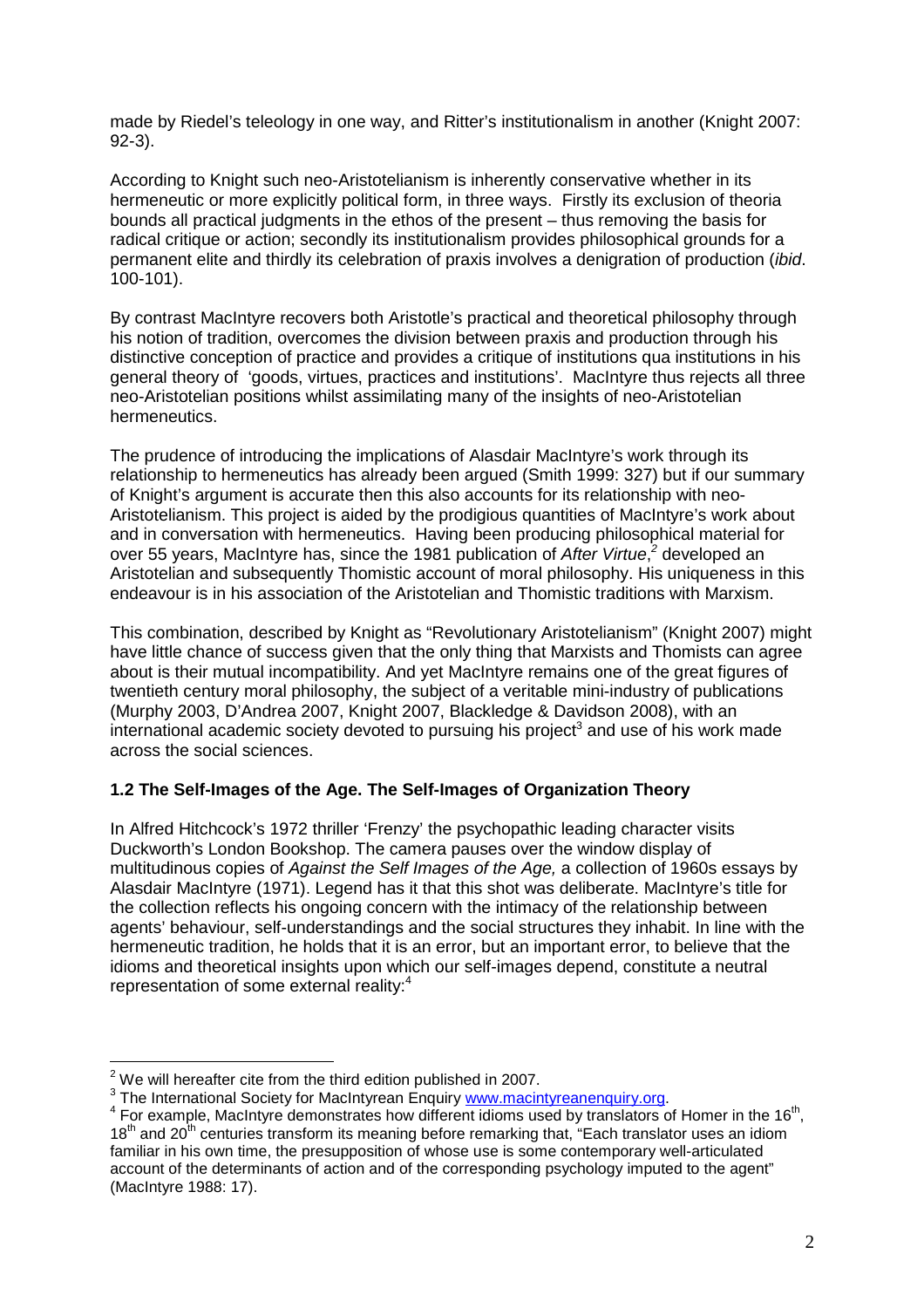"there is no way for the historian or social scientist to locate himself outside some tradition of interpretation, the very language he speaks and writes is so shaped by tradition that he cannot evade it." (MacIntyre 1980: 177)

The narratives through which agents understand their lives are profoundly affected by the extent of their participation in and commitments to particular tradition-informed social practices, those which enable agents to answer such questions as 'What are you doing?' and 'Why are you doing that?'. Intelligible answers to such questions are available only to those who share narrative traditions. MacIntyre's definition is disarmingly simple:

"A living tradition … is an historically extended, socially embodied argument, and an argument precisely in part about the goods which constitute that tradition. Within a tradition the pursuit of goods extends through generations, sometimes through many generations. Hence the individual's search for his or her good is generally and characteristically conducted within a context defined by those traditions of which the individual's life is a part, and this is true both of those goods which are internal to practices and of the goods of a single life." (MacIntyre 2007: 222)

How does this differ from the hermeneutic understanding of our boundedness by historically situated interpretations? The hermeneutic tradition maintains that

 "Understanding can never really be grounded because it is itself the ground, the floor on which we are always already standing." (Grondin 2003: 284)

For hermeneutics our inability to move beyond language dissolves the distinction between truth and rational justification. Hence for Gadamer we must "get away from objectivist naïveté and destroy the illusion of a truth that is separate from the standpoint of the one doing the understanding" (Gadamer 2001: 46) and for Habermas the limits of any radical intent involve the creation of spaces for ideal speech acts involving the recognition that we cannot move beyond speech to any notion of truth.<sup>5</sup>

In Organization Theory, leading authorities such as Burrell & Morgan (1979), Smircich (1983), Martin (1992) and many others offer us collections of paradigms distinguished by ontological and epistemological assumptions between the merits of which we may rationally offer no argument. The differences between paradigms are so fundamental as to entail mutual exclusivity (Burrell & Morgan 1979: 25) and thus the argument entails relativism. Even Tsoukas & Cummings' (1997) sympathetic call for neo-Aristotelianism in organization studies shares this perspectivist-relativist position. Neo-Aristotelianism provides merely a "helpful" (672) turn in the project of thinking differently (676) about organizations, particularly those in which a certain type of phronetic work predominates (663-668). They recognise that their claims will have force only for those who share "the assumption that thinking differently is something that management theory takes to be important" (676, emphasis retained).

As to why this is important and why its helpfulness provides a reason for action, Tsoukas & Cummings can provide no answer. From a MacIntyrean perspective their reduction of neo-Aristotelianism to just another set of methods and foci for empirical research is intimately related to their inability to make a case for any method in terms of truth. Tsoukas & Cummings' Foucauldian project misrepresents the nature of MacIntyre's claims, not least of which are those that address the implications of Aristotelianism for truth and for its relationship to method. As Porter (2003: 46) notes, for MacIntyre, beyond the perspectivist and relativist positions "there is a third alternative, the possibility that the development of traditions, both internally and in relation to one another, can itself be considered to be a

 $<sup>5</sup>$  See Breen (2007) for a MacIntyrean critique of Habermas in the context of work organization.</sup>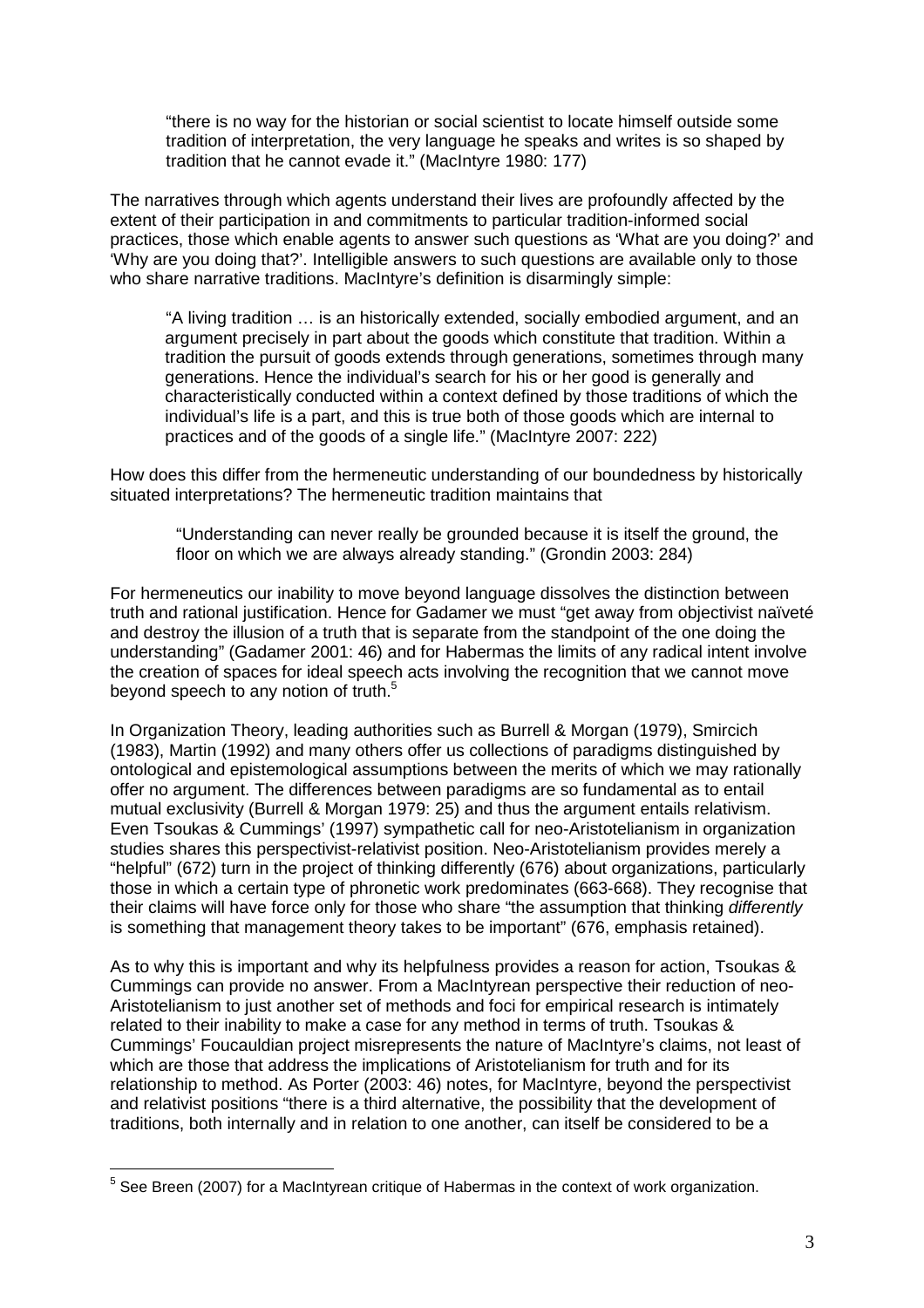genuinely rational process that, if it goes well, moves in the direction of an ever-fuller grasp of reality".

So, for MacIntyre, arguments towards conclusions, such as those of Tsoukas & Cummings toward the conclusion that organization studies would benefit from a re-appropriation of neo-Aristotelianism, are intelligible only if arguments as such can be construed as better or worse, and this is intelligible only in the context of movement towards or away from some perfectable understanding (MacIntyre 1990b). Reames summarises MacIntyre's position well:

"The metaphysical good norms all traditions, and hence in a sense one might want to say that it transcends traditions. But because the good would be perfectly understood in a perfected tradition, and because such a perfected tradition is already the telos of traditional rationality itself, there is no need to posit some sort of mysterious source of extra- or non-traditional rationality. In other words, what is required is a distinction between metaphysics and epistemology: the metaphysical good as such norms all traditions (and indeed all thought and action), but we can only think about the good and come to know it in and through traditions." (Reames 1998: 443, emphasis retained)

For MacIntyre, unlike other realists,  $6$  the pragmatic refutation of relativism (i.e. what is the status of the claim that there is no truth?) is correct but insufficient in its neglect of the truths to which relativism itself points:

"relativism … is one of those doctrines that have been refuted a number of times too often. Nothing is perhaps a surer sign that a doctrine embodies some not-to-beneglected truth than that in the course of the history of philosophy it should have been refuted again and again. Genuinely refutable doctrines only need to be refuted once." (MacIntyre 1987a: 385)

What are the truths to which relativism points? The first is the limits that our historic situatedness imposes on our claims to truth. MacIntyre agrees that we do not have the resources a priori to judge, for example, between such constructions as objectivity and subjectivity in their relation to ontology, but this does not entail that we could never so judge, and it is this latter error into which the perspectivism so prevalent in organization studies falls. In contrasting his own position to Gadamer's, MacIntyre argues:

 "to have become aware of the historically conditioned character of our philosophical enquiries and interpretations is not to have escaped from it. There is no standpoint outside history to which we can move, no way in which we can move to some presuppositionless stance, exempt from the historical situatedness of all thinking … It is not incompatible, however, with a recognition of this truth to argue that a great deal turns on the nature of our awareness of the contingencies of our historical situatedness and that a certain kind of standpoint outside history, can transform our relationships to that history." (MacIntyre 2002: 158)

If, as he argues in line with hermeneutics, agents' understandings are constituted within traditions of language and practice, it is also true (and in this he departs from hermeneutics and from relativism) that we may distinguish intelligibly between claims made for truth within the traditions which shape language and practice over time. This effort enjoins us to engage in two distinct but related types of conflict:

 6 Rand is one philosophical realist against whose Aristotelianism MacIntyre's has been contrasted (Beadle 2008a).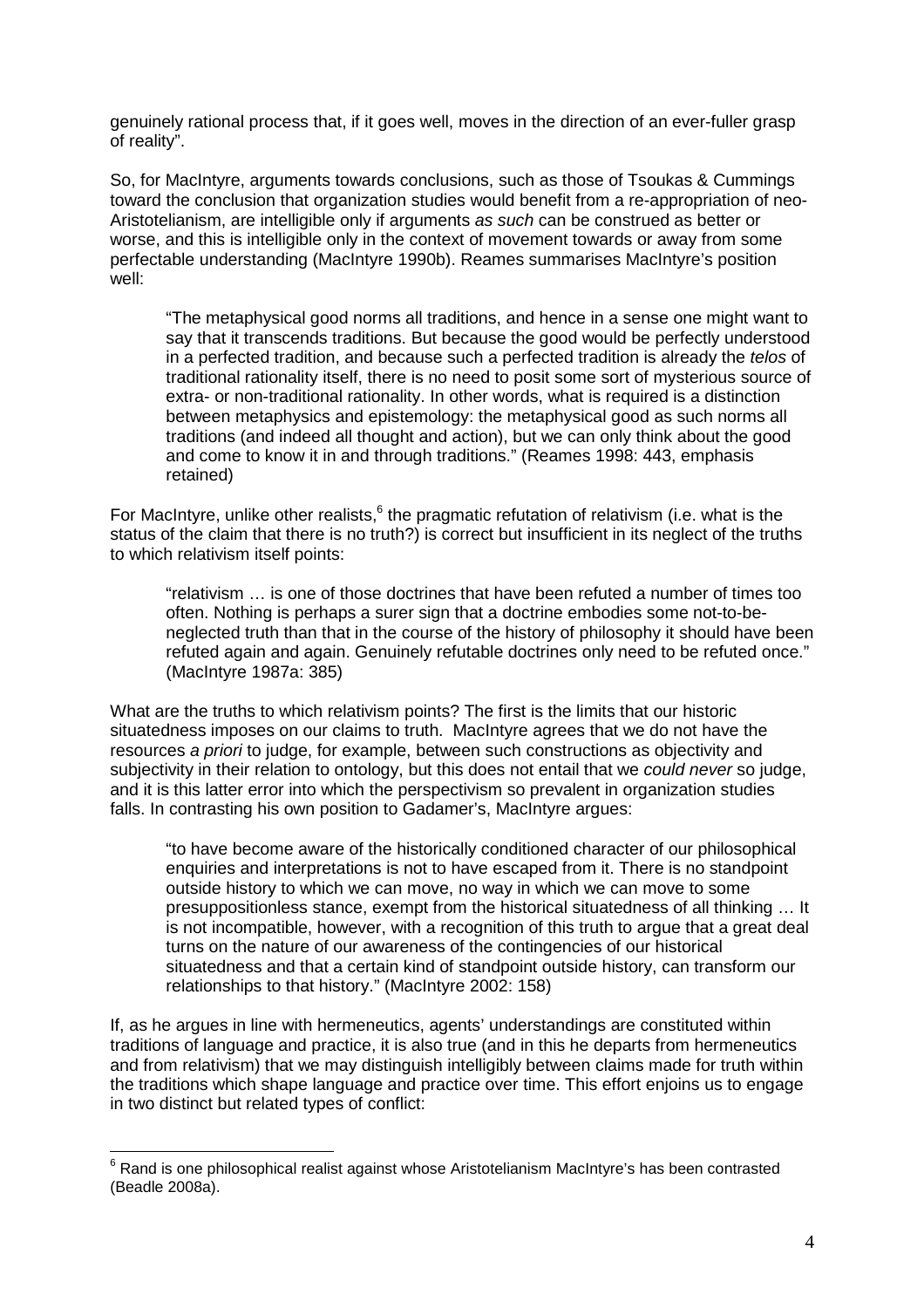"those with critics and enemies external to the tradition who reject all or at least key parts of those fundamental agreements, and those internal, interpretative debates through which the meaning and rationale of the fundamental agreements come to be expressed and by whose progress a tradition is constituted." (MacIntyre 1988: 12)<sup>7</sup>

It is only if MacIntyre can show that conflicts of the former type are resolvable that we have grounds to reject the type of incommensurability that constitutes the self-image of so much contemporary organization theory. The challenges of this task are difficult to underestimate however. MacIntyre holds, alongside hermeneutics, that traditions are the bearers of the substantive rationalities on which intelligibility and judgment depend (MacIntyre 1987a, 1987b, 1987c, 1988). We cannot turn to a system of rationality through which to decide between the claims of traditions because rational justification is itself tradition-constituted. We can only claim that we have reason to believe in quarks, for example, by seeing how the argument for their existence has gone so far and judging the evidential and theoretical claims made in their favour against those standards by which we judge such claims, standards that themselves have a history against which to judge whether they are the best standards against which so to judge. The intelligibility of our claims is also such that what is intelligible at an earlier point in a tradition may become unintelligible – the tradition may suffer an "epistemological crisis" (Porter 2003: 47) – or at least bear a significantly different meaning later on (MacIntyre 1986: 76):

 "For an individual either to be or to appear to be rational is then for that individual to participate in the norm-governed transactions and relationships of a particular institutionalised social order. Hence 'rational' is not a predicate to be applied to individuals qua individuals but only to individuals qua participants in particular social orders embodying particular conceptions of rationality." (MacIntyre 1987b: 4)

The intimate relationship between intelligibility in everyday exchange and adherence to some tradition of judgment and enquiry is no small point.<sup>8</sup> Not to be understood is a form of social death which befalls those who step outside some tradition of rationality or whose social circumstances bring them into the milieu of an alien tradition. MacIntyre maintains that it is only the ability of one tradition to provide better understandings of those conflicts and failings of other traditions than they can provide for themselves that enables us to judge (by historically established traditional standards) its rational superiority (MacIntyre 1988). This can happen only through learning the language and rationality of the other tradition against which one aims to make one's claims. As Porter comments, "We might say that, on MacIntyre's view, the necessity for standing outside of any tradition whatever is obviated by the possibility of standing within two traditions at once in order to move between them in a comparative assessment of their claims" (2003: 53). Without such a "second first language" (MacIntyre 1988: 370-388, 403) the prosecution of such an argument is as fruitless as relativists hold – but theirs too is not a position from nowhere.

This argument can barely be made in such abstract terms as we have used and in and of itself will convince no-one. We require instead narratives which demonstrate the ways in which encounters between traditions turn out. For this reason MacIntyre constructs precisely such narratives (1967, 1988, 1990a, 2007) and in his intellectual biography of Edith Stein

<sup>&</sup>lt;sup>7</sup> MacIntyre has attested (2006: viii) to his debt to Kuhn's notion of scientific paradigms for the development of this conception. However the use to which Kuhn's notion has been put in social science, as a motif for criterionless choice, is to be rejected.

 $8$  In answer to a question at the Second International Conference of MacIntyrean Enquiry at St Meinrad, Indiana in 2008, the theologian and sometime collaborator of MacIntyre's, Stanley Hauerwas argued that the best argument against relativism was 'Try living it'. The different traditions of substantive rationality to which relativists must point to make their arguments are always themselves universalizing traditions (MacIntyre 1987b: 18).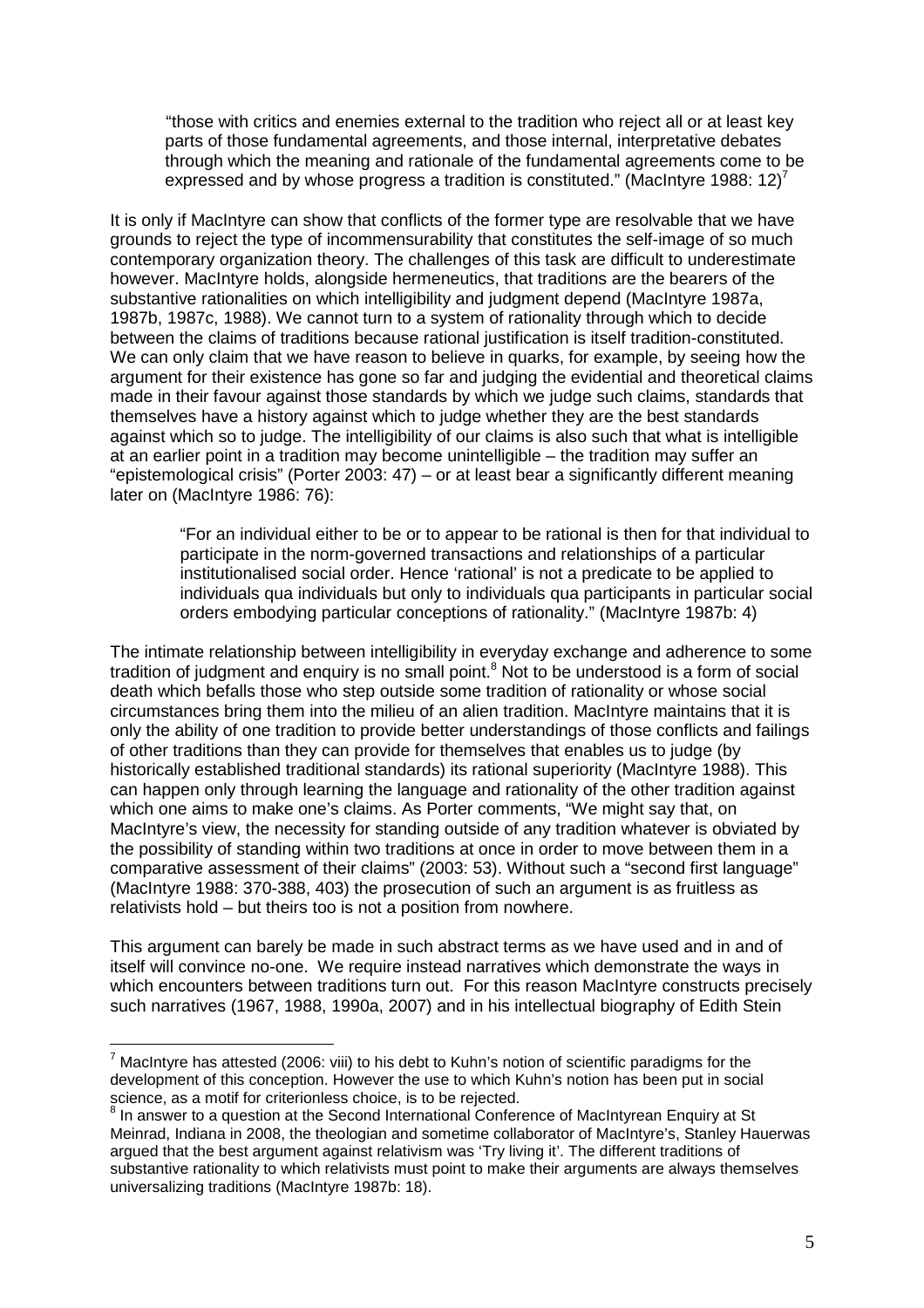(2004a) recounts the conversions of Stein and a number of her phenomenological associates (Reinach, Rosenzweig and Lukács).

Conversions require those who undertake them to understand at least two traditions (despite sometimes more and less permeable and precarious boundaries between them) and the always open possibility that they might be brought together in the foundational acts and testaments of some new tradition. Examples include (supremely for MacIntyre), Aquinas's creative combination of Christian doctrine and Aristotelian teleology and MacIntyre's own creative assimilation of both the Marxist analysis of capitalist society and the historic and hermeneutic turn in philosophy within Thomism. MacIntyre suggested in his contribution to the Festschrift for Gadamer's 100<sup>th</sup> Birthday that "modern Thomism only exhibited an awareness of the historical and hermeneutic turn in philosophy relatively late in its history" (MacIntyre 2002: 157). The modern Thomist whose life work has best exhibited this turn, is MacIntyre himself. As Lutz (2004: 28-29) argues, MacIntyre's own history of creative engagement with traditions itself constitutes an argument for such engagement.

Let us summarise the case we have made so far. Against what Knight (forthcoming) terms the conservative phenomenology of practices maintained by hermeneutics which claims that:

 "philosophy is a human experience that remains the same and that characterises the human being as such, and that there is no progress in it, but only participation" (Gadamer trans. Smith 1986: 6)

and against its adherents in organization theory, stands MacIntyre's progressive notion of practices and the traditions which co-constitute them. These include but are not limited to philosophical traditions which provide us with the schemes of rational justification which enable us to move towards truth. These traditions can attempt to demonstrate their rational superiority over their rivals, however, only if they are capable of maintaining dialogue with them such that learning might result (MacIntyre 1988: 388; 2002: 166) in the same way that an agent can learn only by being accountable, thereby "rendering him or herself vulnerable to dialectical refutation" (MacIntyre 1990a: 200).

#### **1.3. Implications for Research Methods**

If the foregoing argument is well founded we should not be surprised to learn that a set of philosophical commitments unite MacIntyrean and hermeneutic attitudes towards research methods. The intimacy between social structures, social roles (particularly when conceived as distinctive characters) $9$  and the tradition-constituted framework through which notions as fundamental as agency and context are understood provides distinctive boundaries around the conduct of research. McMylor summarises this well:

 "The key to MacIntyre's argument, for the sociologist in particular, lies in the view that there is no such thing as 'behaviour' that can be identified independently of intentions, beliefs and settings." (McMylor 2009:4)

In Chapters  $6 - 8$  of After Virtue MacIntyre argues from this position to critique both the idea of social science and the bureaucratic rationality whose claims it attempts to legitimize.<sup>10</sup> However this is liable to cause some confusion in readers, as Higgins observes:

 "It may be MacIntyre's special distinction to strike half of his readers as an old fashioned universalizing metaphysician (since he defends a version of tradition and teleology) while striking the other half as a dangerous relativist." (Higgins 2004: 35)

<sup>&</sup>lt;u>。</u><br><sup>9</sup> See MacIntyre (2007: 28-29).

<sup>&</sup>lt;sup>10</sup> The argument has a long pedigree in his work – see MacIntyre (1973) for example.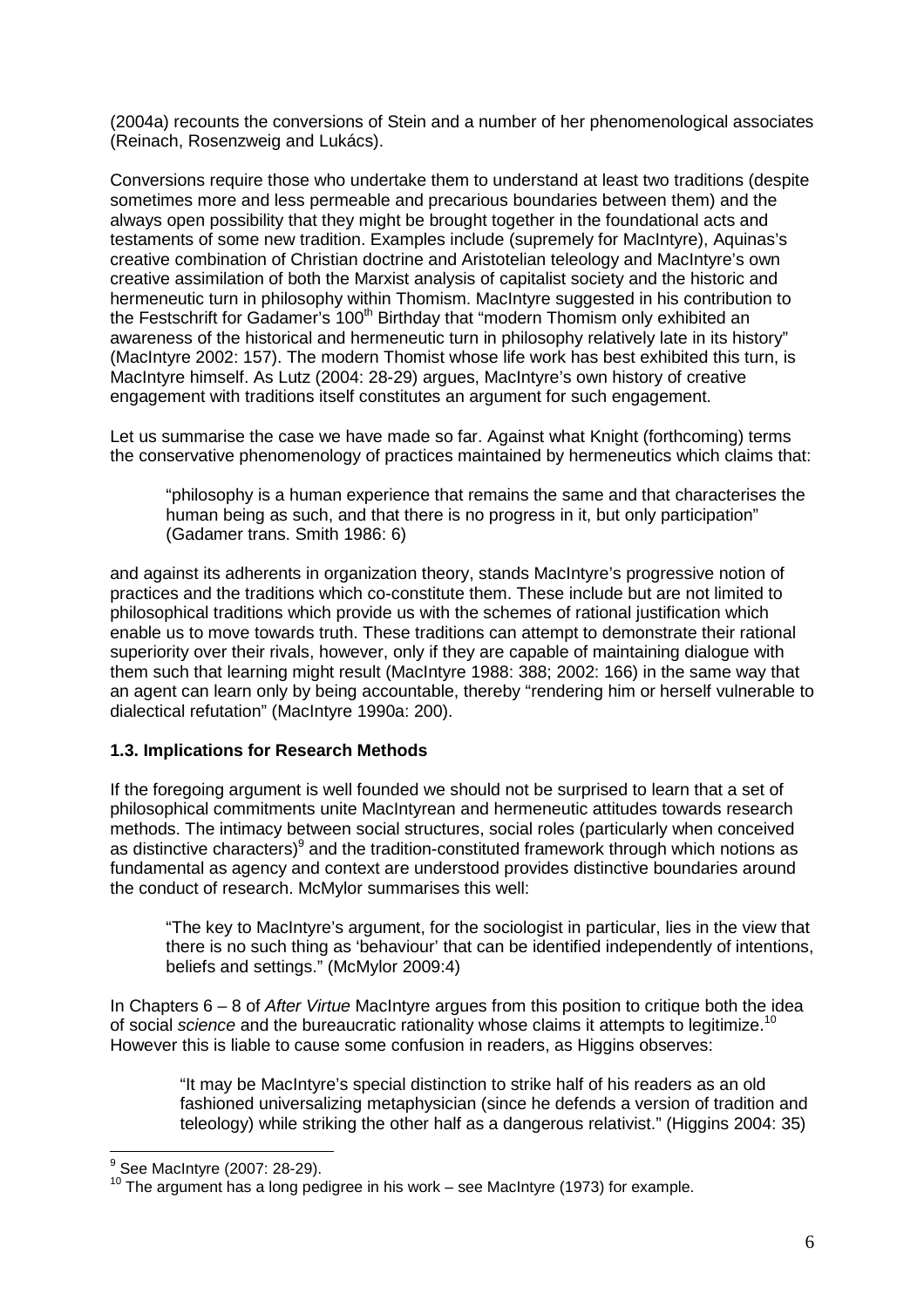Such readings err by maintaining conventional usage of both terminology and the constructs through which elements of that terminology (e.g. 'tradition' and 'relativism') are to be interrelated. For MacIntyre however tradition is an evolving set of debates and relativism is (among other things) a falsely derived epistemological conclusion from empirical observations. Nevertheless methodological limits are incontestable from what has remained almost unchanged in MacIntyre's writings on epistemology and the conduct of enguiry<sup>11</sup> and these point to the centrality of considerations of intelligibility, narrative, social structure and agency. In earlier collaborative work one of us described these limits in terms of a series of systematic exclusions (Coe & Beadle 2008: 10):

- enquiries which do not relate themselves (including the possibility of critically relating themselves) to a tradition-constituted community of enquiry
- enquiries seeking to create law-like generalisations through the testing of hypotheses about causation through measurement of a defined list of variables<sup>12</sup>
- enquiries which do not report their findings in a narrative form
- enquiries which exclude agents' self-understandings in attempting to account for their behaviour
- enquiries which exclude either features of institutions (structure) or the agency of subjects in their explanations
- enquiries which do not recognise the ineliminable presence of the enquirers' judgments in the accounts they present.

The success of our enquiries depends upon our ability to account for the limits imposed by both social structure and the self-understandings which social structures characteristically exhibit. Ruling out only "positivist conceptions of observability and verifiability" (MacIntyre (2004b: 6) whilst encouraging other forms of empirical research offers a wide range of choice for researchers in the MacIntyrean tradition. Both primary and secondary work is allowable, participant and non-participant observation, and even the presumption against positivist hypothesis testing does not preclude quantitative work as such.

When we consider the empirical work that has specifically cited MacIntyre as its inspiration an emphasis on 'thick descriptions' created through narrative is evident. These include Smith (1999), Dunne (1993) and Erben (2000) in education studies, Williams' (1984) biographical narratives with the chronically sick, Coe's biographical narratives exploring conflicts between goods at a major music venue (Coe & Beadle 2008), Crockett's (2008) structured interviews with entrepreneurs, Finchett-Maddock's (2008) ethnography of squatting, Salter's (2008) ethnography of alternative media, Nicholas's (2008) auto-ethnographic reflections Eucharistic ceremonies and Dungeons and Dragons, Beadle's (2003) circus auto-ethnography and follow-up story-telling narrative (Beadle & Kőnyőt 2006, Beadle forthcoming), Moore's (2009a) use of Crockett's framework in his study of Alliance Boots and his study of churches as organizations (2009b), Beabout's (2008) work on management in monasteries, Dawson's (2009) master-narratives of British healthcare and Martin's (2009) narratives of organizational identity.

Some of this work promises empirical applications of a distinctively MacIntyrean organization theory. How would such a theory work and what does it offer organization studies? In Part Two we consider MacIntyre's 'general theory' of goods, virtues, practices and institutions and consider briefly its relationship with 'old' institutionalism. In Part Three we will illustrate this

 $11$  See especially Turner (2003), D'Andrea (2007: 165-197) MacIntyre (1973, 1979b, 1990c, 2004b [1958]: 1-38).

MacIntyre does not rule out hypothesis testing as such but the results of such testing fall into the general limits that social enquiry must understand itself as working within, such that their results must take the form of "characteristically and for the most part …" (MacIntyre 2004b: 14).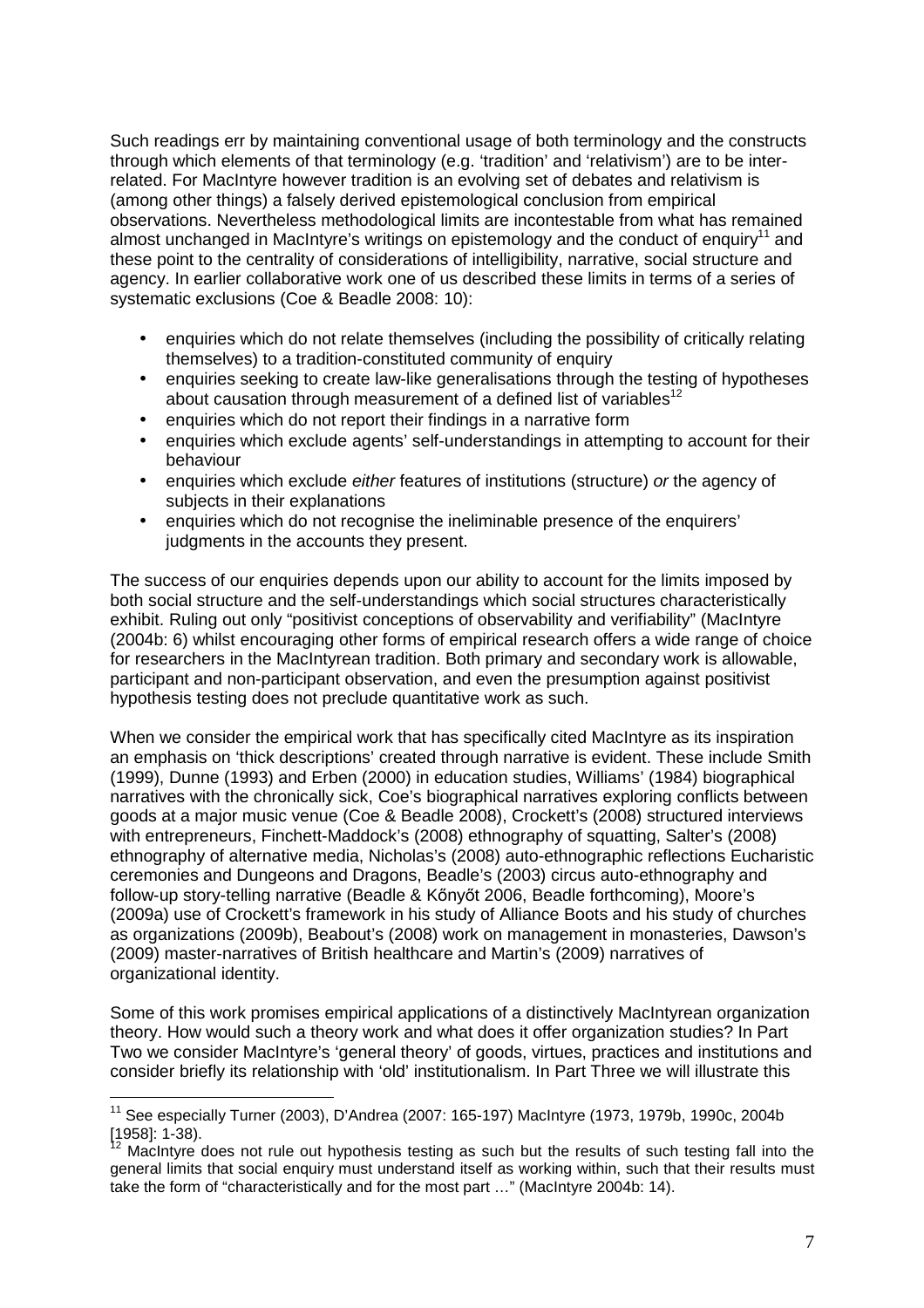discussion with a worked example to show the impact of a distinctively MacIntyrean reading of a case study which exemplifies hermeneutic work in organization studies.

## **Part Two. MacIntyrean Organization Theory**

#### **2.1 Goods, virtues, practices and institutions**

Having shown what demonstrable victories and defeats constitute for traditions and the importance of these encounters for a defensible account of rational justification we now move to outline the tradition which MacIntyre claims to have demonstrated superiority through engagement with its rivals, that of the virtues (2007). In After Virtue MacIntyre provides his definitive account of their essential features - goods, virtues, practices and institutions.<sup>13</sup>

We began the first part of this paper by distinguishing between the hermeneutic and MacIntyrean understandings of practice. In this part we begin again with practice, for it is in the relationship between our participation in social practices and the discovery of our good, but also in the essential institutionalising of such practices, that MacIntyre's potential contribution to organization theory lies.

For MacIntyre a practice is:

 $\overline{a}$ 

"Any coherent and complex form of socially established cooperative human activity through which goods internal to that form of activity are realized in the course of trying to achieve those standards of excellence which are appropriate to, and partially definitive of, that form of activity, with the result that human powers to achieve excellence, and human conceptions of the ends and goods involved, are systematically extended." (MacIntyre 2007: 187)

Four central concepts inhere in this definition. First, practices are social and co-operative activities. Second, the outcome of engagement in practices is the achievement of internal goods. MacIntyre later identifies internal goods with both the excellence of the products that result from the practice, such as "the excellence in performance by the painters and that of each portrait itself" (MacIntyre 2007: 189), and the perfection of the individuals in the process of such production (MacIntyre 1994: 284). Third, these standards of excellence have "been determined by the historical community of practitioners" (Kallenberg 2003: 21) – "practices always have histories" (MacIntyre 2007: 221). So, fourth, practices are systematically extended (are "transmitted and reshaped" (*ibid.*: 221)) through traditions comprising the successive rounds of internal conflict about, amongst other things, its own standards of excellence.

Practices are widespread, indeed it could be argued that we spend much of our lives in them, since they include *inter alia* "arts, sciences, games, politics in the Aristotelian sense, the making and sustaining of family life" (MacIntyre 2007: 188). The virtues find their essential place in this schema because their deployment is the sine qua non for the achievement of the goods internal to practices:

"A virtue is an acquired human quality the possession and exercise of which tends to enable us to achieve those goods which are internal to practices and the lack of which effectively prevents us from achieving any such goods." (MacIntyre 2007: 191)

<sup>&</sup>lt;sup>13</sup> This account is supplemented but not amended in later work which clarifies its inherent metaphysics (MacIntyre 1999a, 2008c).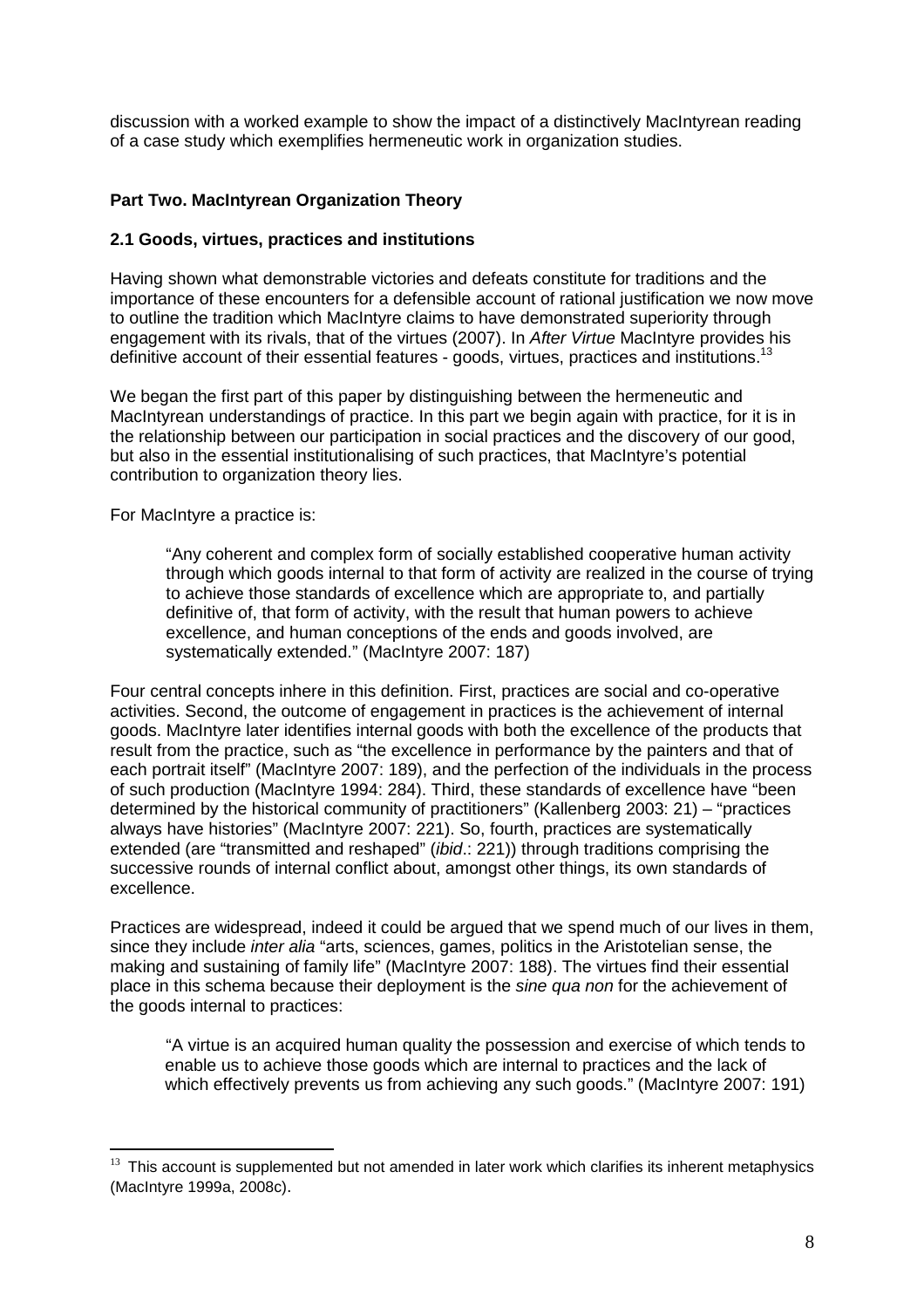Goods internal to practices include not only the generation and delivery of genuinely excellent products or services, but also the deployment of the virtues themselves – first to attain these goods and later, as desires are transformed, the exercise of the virtues becomes constitutive of the agent's own good; the virtues thus become both means and ends and hence undermine that distinction. When developed in this way, virtues that find their initial constitution within practices find wider and wider applications within agents' lives considered as a whole such that their self-image becomes a narrative quest for the good.

Goods internal to practices, however, are not the only kind of goods and MacIntyre contrasts them with goods external to particular practices such as status, money and power. When achieved these are "always some individual's property and possession. [They are] characteristically objects of competition in which there must be losers as well as winners" (MacIntyre 2007: 190). With internal goods, however, although there is competition in one sense, this is competition to excel and so benefits all members of the community engaged in the practice (ibid.: 190-191).

In order for internal goods to be realised it is clear that practices need to flourish. To do so, however, they require institutions. And institutions are:

"characteristically and necessarily concerned with ... external goods. They are involved in acquiring money and other material goods; they are structured in terms of power and status, and they distribute money, power and status as rewards. Nor could they do otherwise if they are to sustain not only themselves, but also the practices of which they are the bearers. For no practices can survive for any length of time unsustained by institutions. Indeed so intimate is the relationship of practices to institutions – and consequently of the goods external to the goods internal to the practices in question – that institutions and practices characteristically form a single causal order in which the ideals and the creativity of the practice are always vulnerable to the acquisitiveness of the institution, in which the cooperative care for common goods of the practice is always vulnerable to the competitiveness of the institution. In this context the essential feature of the virtues is clear. Without them, without justice, courage and truthfulness, practices could not resist the corrupting power of institutions." (MacIntyre 2007: 194)

MacIntyre's description of institutions and their relationship with practices can be applied in almost any context, including those to which MacIntyre refers generically as "productive crafts" (MacIntyre 1994: 284). The particular practice may be fishing, or producing beef or milk, or architecture, or it may be, as we shall discuss below, providing services such as medicine. The common feature, however, is that all such activities fall within MacIntyre's definition of a practice as "any coherent and complex form of socially established cooperative human activity". But all such practices are institutionalised and MacIntyre provides both a warning and some exemplification as follows: "Practices must not be confused with institutions. Chess, physics and medicine are practices; chess clubs, laboratories, universities and hospitals are institutions" (MacIntyre 2007: 194). A key point for organization studies, then, emerges – that, whatever the mode of institutionalization (a point we will return to below), any organization may be re-described as a practice-institution combination.<sup>14</sup>

But this leads us to another important point in MacIntyre's framework:

 $\overline{a}$  $14$  It is worth noting here that drawing this equivalence between organizations and practice-institution combinations does not preclude non-organizational examples of practices being institutionalised. The making and sustaining of family life (one of MacIntyre's example practices) is institutionalised through arrangements such as marriage (often referred to as an institution of course), taxation and other fiscal allowances, and cultural mores which support it, without it being in any sense an organization.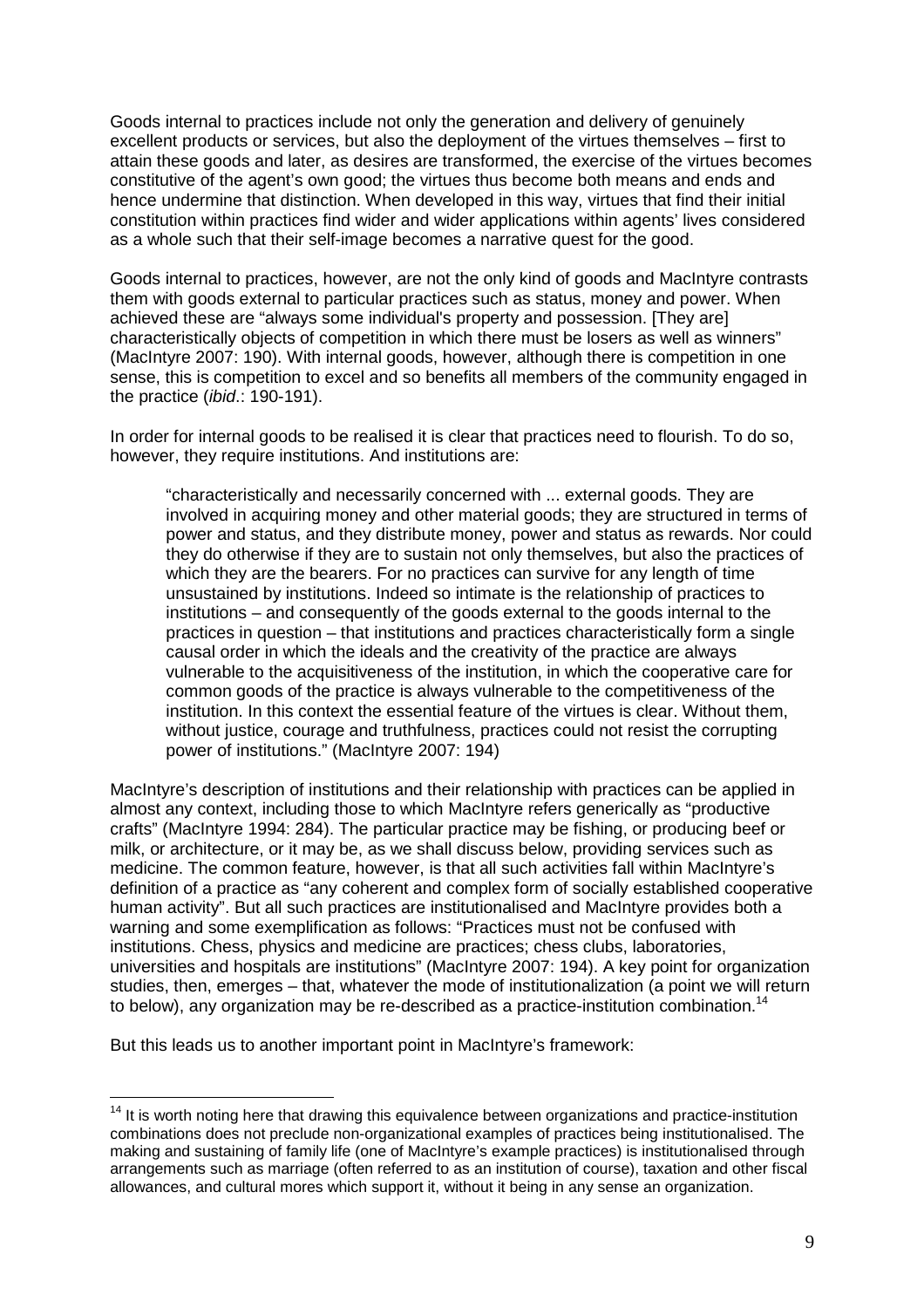"the making and sustaining of forms of human community – and therefore of institutions – itself has all the characteristics of a practice, and moreover of a practice which stands in a peculiarly close relationship to the exercise of the virtues …" (MacIntyre 2007: 194, emphasis added).

In other words, there is a second practice in any organization which is the practice of making and sustaining the institution. And hence those who have, in one sense, outgrown the core practice and now represent the institution that houses it, also have the same opportunity to exercise the virtues through engaging with that second practice.<sup>15</sup> Figure 1 below represents an organization as a core practice situated within an institutional framework in which the smaller circle labelled "P" is the practice of making and sustaining the institution.<sup>16</sup>



#### **Figure 1. An organization represented as a practice-institution combination together with the secondary practice of the making and sustaining of the institution**

Both the practice at the core of the practice-institution combination and the practice of making and sustaining the institution that houses it have to be managed.<sup>17</sup> Figure 2 (based upon Moore 2008) shows managerial engagement with both. Managers' participation in the core practice declines with progression in organizational hierarchies, a distancing which

 $\overline{a}$  $15$  MacIntyre's condemnation of the character of the distinctively *modern* and hence emotivist manager (2007: 25-29) has been widely discussed (Anthony 1986, Mangham 1995, Brewer 1997, Beadle 2002, Moore 2008) but less attention has been paid to the argument that decision-making in practiceinstitution combinations requires management of a specific kind.

 $16$  It is quite likely that many institutions will house more than one practice. Universities as institutions, for example, house parts of many practices in all the different subject areas which are represented. It is also possible for practices to extend beyond particular organizations so that the organization houses only a part of the practice – the practices of physics and medicine, for example, are housed only partly inside universities. For simplicity, however, we assume here a single practice within any particular institution.

 $17$  A similar point arose in debates over both business (Beadle 2008b) and teaching with MacIntyre's argument that teaching is "not a practice, but a set of skills and habits put to the service of a variety of practices. The teacher should think of her or himself as a mathematician, a reader of poetry, an historian or whatever, engaged in communicating craft and knowledge to apprentices" (MacIntyre and Dunne 2002: 5). See also Dunne & Hogan (2004) for a series of rejoinders.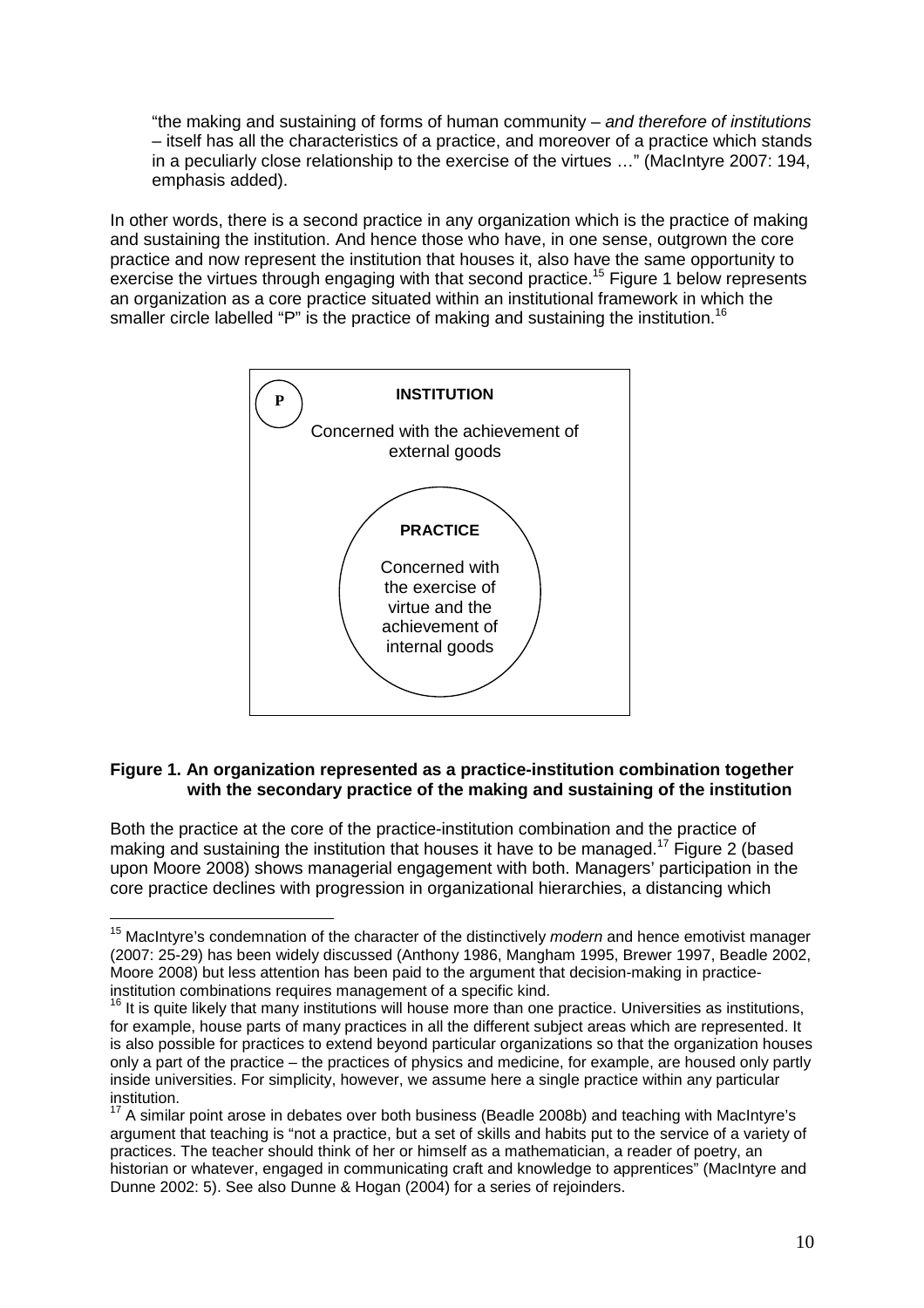potentially undermines both their achievement of the internal goods of the core practice and the relative attention such goods receive within decision-making. The compensating factor for managers, however, is their engagement with the practice of making and sustaining the institution from which they may, through the exercise of appropriate virtues, gain the internal goods thereby available.



## **Figure 2. The relationship of different levels of management with the core practice**

#### The virtuous organization

Following this, we can identify various features of a virtuous organization and, associated with this, the responsibilities particularly of senior management for ensuring that these features exist and are nurtured. The first requirement of a virtuous organization, in conformity with Aristotelian teleology, would be that there is a good purpose for the particular practiceinstitution combination that it comprises. Second, the institution would be aware that it is founded on and has as its most important function the sustenance of the particular practice that it houses and following from this the organization would encourage the pursuit of excellence in that practice whatever that may mean for the particular practice in question. Third, it would focus on external goods (such as survival, power, profit, reputation or success) as both a necessary and worthwhile function of the organization, but only to the extent necessary to the sustenance and development of the practice.

Which particular virtues would characterize virtuous organizations? Although we might consider a wider list it is clear that justice, courage and truthfulness (MacIntyre 2007: 194, cited above) are the sine qua non of MacIntyre's schema, together with the virtues of integrity and constancy (MacIntyre 1999b: 317-318) which refer to their consistent application across practices and over time.

The virtuous organization would require courage in order to resist the corrupting power of institutions with which it relates and to minimize the effects of the environment on its character where these might be damaging.<sup>18</sup> It would require justice in order to distribute external goods appropriately, to weigh its own advantage with that of the wider community, to foster its own excellence through (for example) an allocation of roles that ensures that those

 $\overline{a}$  $18$  It must therefore resist the very processes of environmental influence to which new institutional theory points.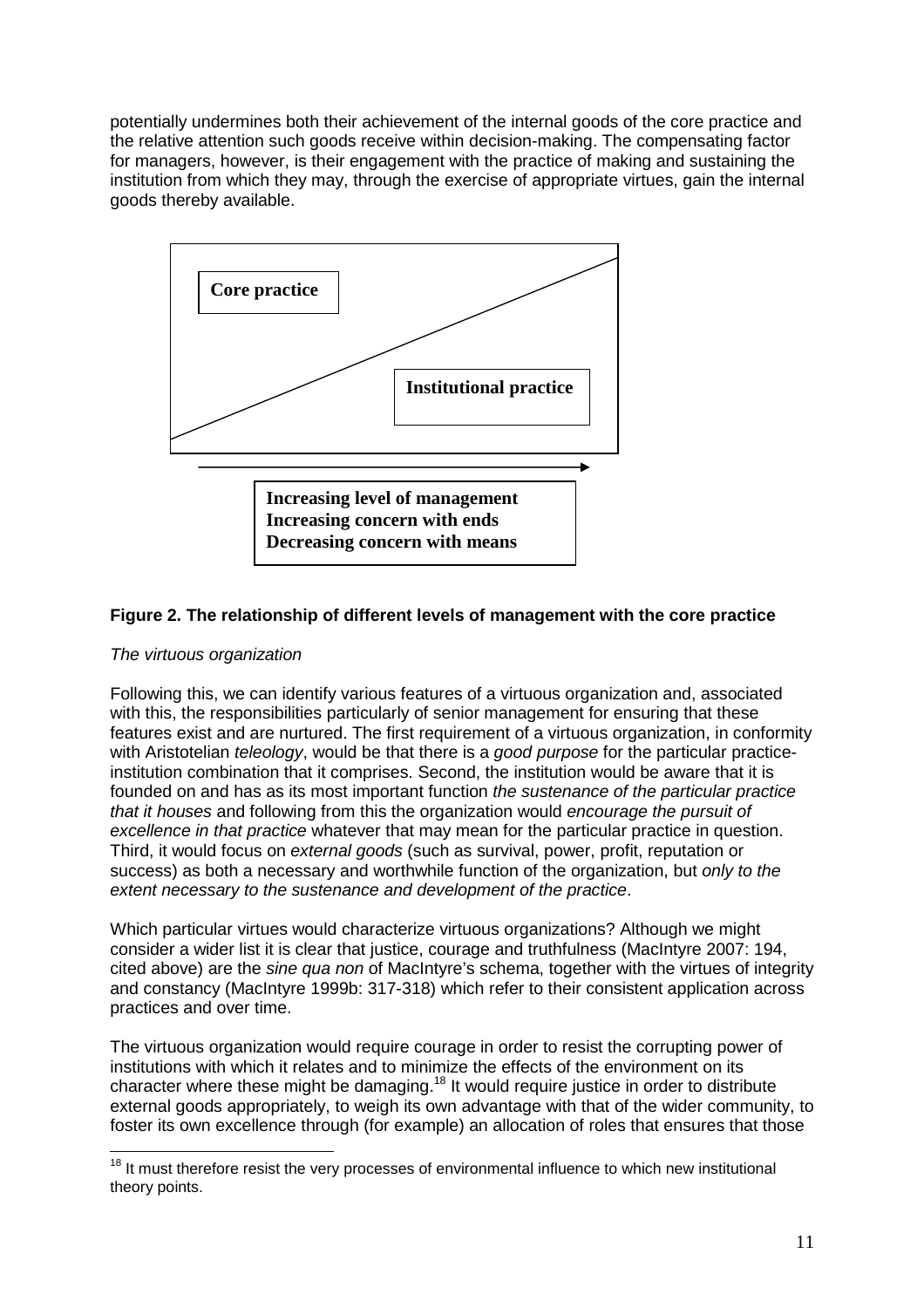who are truly best at particular tasks are appointed to do them, and to generate internal harmony through ensuring that subordinates accept the justice of their place (Klein 1988: 60). Solomon's (1992) emphasis on trust (by which we should infer the virtue of both offering trust to others and being trustworthy oneself) contains within its definition the necessity of truthfulness for organizational conduct.

Such virtues would find their institutional embodiment in a number of features (Moore 2005b). These are the development of a power-balanced structure that would ensure that the views and desires of particular constituencies are not privileged over those of others, and decision-making systems and processes that enable rational critical dialogue to have the effect of countering biases and enabling the questioning of the hitherto unquestioned (MacIntyre 1999b: 313). While to some extent outside of its control, the encouragement of a supportive culture will also be a feature of the character of a virtuous organization.<sup>19</sup>

For our purposes here more needs to be said about two of these requirements of the virtuous organization. In relation to purpose MacIntyre is clear, as we noted above, that the virtues enable the achievement of a person's telos of eudaimonia (2007: 148) at the individual level. But this telos always needs to be re-evaluated (2007: 218-9) because it is only partially known – and hence what MacIntyre calls a *narrative quest* (a storied exploration) is involved (MacIntyre says that "the good life for man [sic] is the life spent in seeking for the good life for man, and the virtues necessary for the seeking are those which will enable us to understand what more and what else the good life for man is" (MacIntyre 2007: 219)). This narrative quest is necessarily communal and historically extended, a point made well by McCann & Brownsberger:

"… the normative character of MacIntyre's definition of a social practice … is secured within a larger account of the moral life as a whole. There must be some telos to human life, a vision anticipating the moral unity of life, given in the form of a narrative history that has meaning within a particular community's traditions; otherwise the various internal goods generated by the range of social practices will remain disordered and potentially subversive of one another. Without a community's shared sense of telos, there will be no way of signifying 'the overriding good' by which various internal goods may be ranked and evaluated." (McCann & Brownsberger, 1990: 227-28)

Translating this to the organizational level, we are left with an empirical question in judging the goodness of purpose of a particular organization. And the goodness of purpose is the extent to which the internal goods of the practice at the core of the organization contribute to the overriding good of the community and the extent to which there is a continuing debate within the organization as to what the community's good is and how goods internal to practices contribute to it.

The second requirement that we need to explore further here is the inter-relationship between internal and external goods. MacIntyre makes the point that we must rank such that goods internal to practices (goods that are valued for their own sake) should be prioritised. External goods should be valued only in so far as they enable the achievement of internal goods (MacIntyre 1988: 35). But this does not mean that external goods are not goods (MacIntyre 2007: 196).

This also leaves us with an empirical question as to the extent to which an organization prioritises between the practice and the institution or, in other words, prioritises between internal and external goods. But we should note that the virtuous organization is not one

 $19$  See Moore (2005b) for more on the distinction and relationship between organizational culture and character.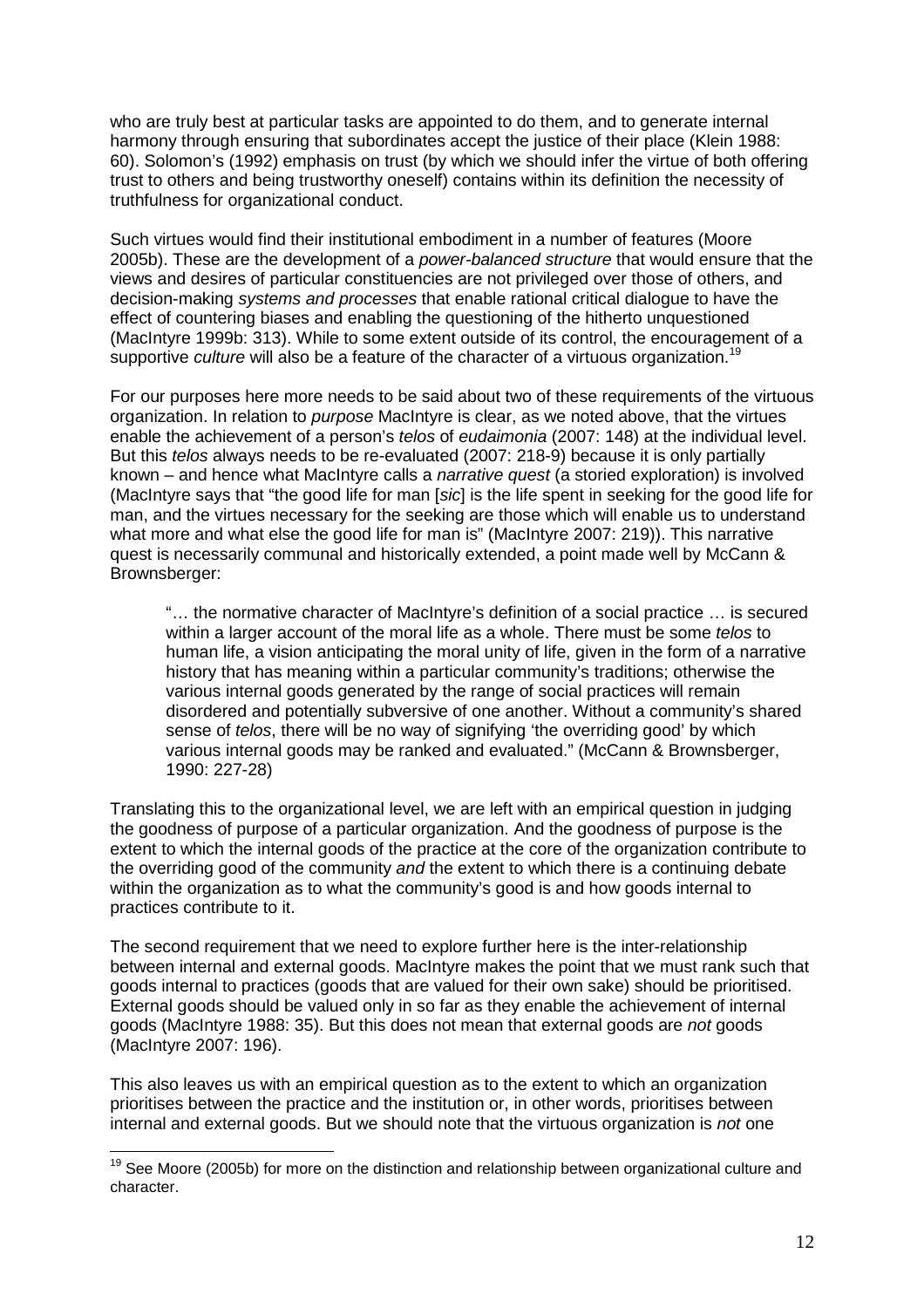which prioritises internal goods to the exclusion of external goods, but one that maintains an appropriate balance between them.

## Preconditions for virtuous organizations

In previous work (Moore & Beadle 2006), we have identified three preconditions for such virtuous organizations. Space precludes a detailed consideration of these here, but in summary they are as follows. The first precondition is the presence of virtuous agents at the level of both the practice and the institution, for without agents who possess and exercise the virtues the practice itself would no longer be fostered internally through the pursuit of excellence, and at the institutional level the corruption of the institution and the consequent distortion of the practice would seem to be inevitable. This is particularly the case for those agents who hold decision-making authority in the institution. But the presence of such agents at both practice and institutional (managerial) level is clearly insufficient to guarantee the presence of organizational virtue.

The second precondition for a virtuous organization is the mode of institutionalization which distributes both decision-making authority and decision criteria within institutions. It is clear that the same practice may be institutionalized in different forms and MacIntyre notes that, "practices are often distorted by their modes of institutionalization, when irrelevant considerations relating to money, power and status are allowed to invade the practice" (MacIntyre 1994: 289). In other words, we would expect that different institutional forms will support to different extents (and possibly even exclude, though see further below) the practices which they house.

The third precondition for a virtuous organization relates to the environment in which it is situated. It is clear that MacIntyre regards organizations as open systems that are both affected by other organizations and able (in both positive and negative ways) to compartmentalise themselves from them. It is apparent therefore that a particularly significant factor in any organization's ability to maintain and exercise the virtues is the extent to which the environment is more or less conducive to the practice it houses. MacIntyre warns: "We should therefore expect that, if in a particular society the pursuit of external goods were to become dominant, the concept of the virtues might suffer first attrition and then perhaps something near total effacement, although simulacra might abound" (MacIntyre 2007: 196). Hence, we would expect that an unconducive environment, and in particular one that was focused to too great an extent on external goods, would threaten organizational virtue.

Empirical questions also arise from this discussion of the three preconditions for organizational virtue, for example: the extent to which one or another precondition predominates, whether strength in one can offset weakness in another, and the extent to which the preconditions are mutually reinforcing.

# **2.2 MacIntyrean and Institutional Theory, and Reasons for Action**

The 'goods – virtues – practices – institutions' framework points to two central and symbiotically related tensions inhering in organizational life: those between practices and institutions; and those between the pursuit of goods internal to practices and the pursuit of external goods. The common goods of the practice cannot survive for any length of time unsustained by successful institutional pursuit of external goods, but practices are also and always vulnerable to the competititveness and acquisitiveness of the institution which houses them.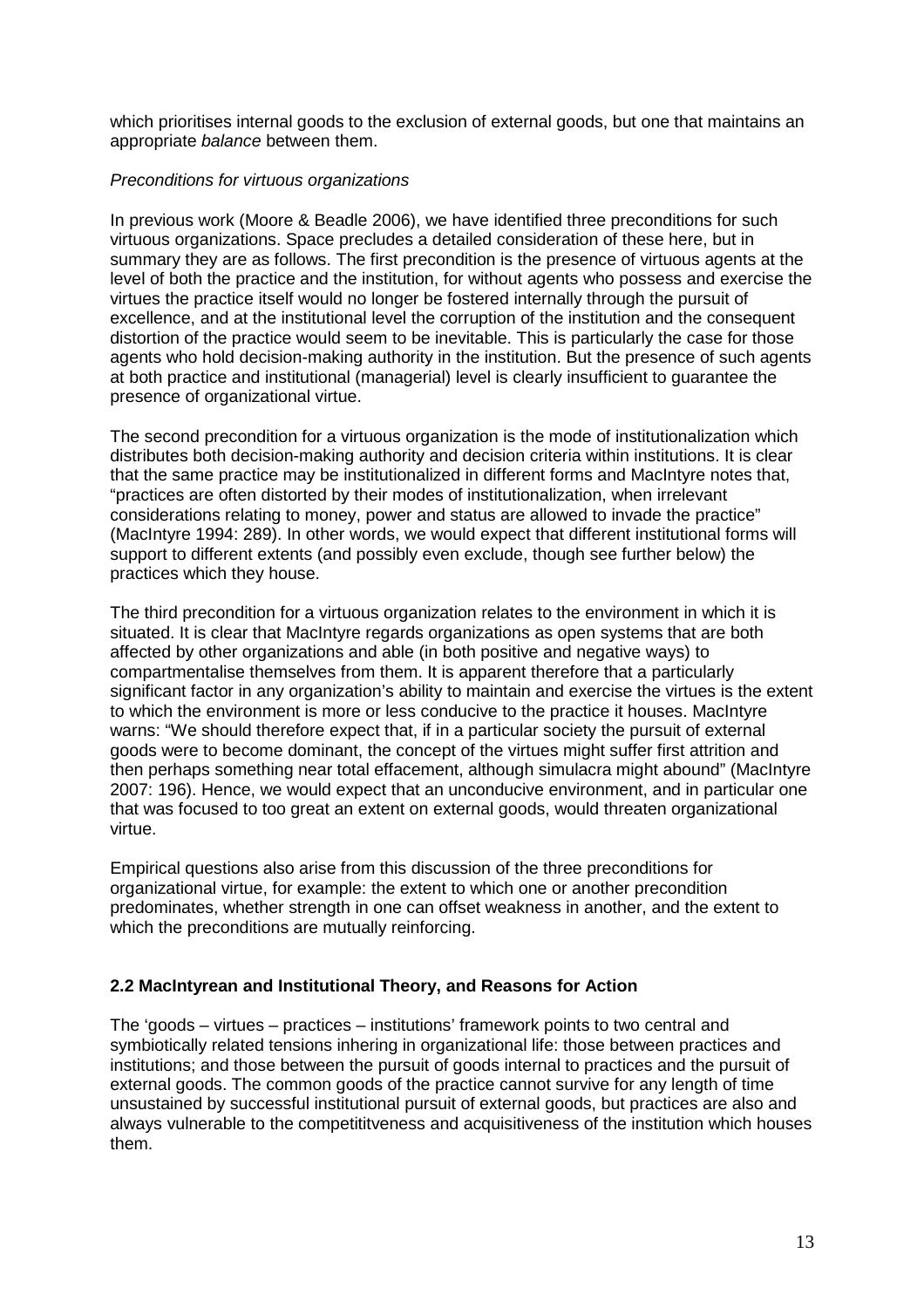In capitalist business organizations institutionalized in the Anglo-American mode MacIntyre has argued that such vulnerability is endemic, to the extent that the institution has, in effect, 'won' over the practice – its justification is the pursuit of external goods – such that "much modern industrial productive and service work is organised so as to exclude the features distinctive of a practice", and in such a way that this type of activity is "at once alien and antagonistic to practices" (MacIntyre 1994: 286).

Despite this, however, the counter argument has been made (Moore 2005b) that all business activities, irrespective of their form of institutionalisation, must contain the vestiges of a practice and the virtues to some degree, for if they did not – that is, if the institution had 'won' so completely that the virtues had suffered "something near total effacement" (MacIntyre 2007: 196, cited above) – then the institution would have, in effect, killed itself from the inside by failing to sustain the practice on which it itself is founded. In other words, while in Anglo-American capitalist forms of business organization the practice may be potentially and continually under threat from the acquisitiveness and competitiveness of the corporation, it still exists.<sup>20</sup> This counter argument, of course, suggests that MacIntyre is overly pessimistic in his assessment.

Similarly, Keat (2008b) has argued that in other forms of capitalism, notably in 'coordinated' market economies such as Germany and Japan, industrial organization is such as "to be highly conducive to the internal goods and standards of excellence central to MacIntyrean practices" (ibid.: 77). And Moore (2002) notes that it may be necessary for institutions to observe and take corrective action when the practices that they house become so introverted and self-satisfied that they no longer set out to achieve "those standards of excellence which are appropriate to, and partially definitive of, that form of activity" – as we shall see in Part Three.

Hence, in a variety of forms the essential and unavoidable tension between practices and institutions persists and plays out as a similar drama. MacIntyre highlights the tension as follows:

"the ability of a practice to retain its integrity will depend on the way in which the virtues can be and are exercised in sustaining the institutional forms which are the social bearers of the practice. The integrity of a practice causally requires the exercise of the virtues by at least some of the individuals who embody it in their activities; and conversely the corruption of institutions is always in part at least an effect of the vices." (MacIntyre 2007: 195)

The tensions between practices and institutions are evidenced in a wide range of organization theory with 'old' institutional theory (a distinction from 'new' institutionalism outlined in Selznick 1996) demonstrating particular sensitivity both to its features and to its own value commitments in ways which appear to us to be particularly resonant of MacIntvre's framework.<sup>21</sup> Selznick's summary is especially revealing in this regard. The aim of the 'old institutional theory' is nothing less than:

> "the quest for more effective and humane cooperative systems, including better ways of delegating responsibility and insuring accountability" (Selznick 1996: 276).

 $20$  For a somewhat polemical argument that even Anglo-American capitalism need not be antithetical to the pursuit of internal goods through practices, see Dobson (2009).

 $21$  There is a keen debate as to whether institutional theory is itself hermeneutic. Both Stott (1987) and Jennings & Greenwood (2003: 199) offer evidence for the hermeneutic roots of institutional theory though both Lok & Willmott (2006) and Weick (2003) are heavily critical of new institutional theory's neglect of language and interpretation. Nevertheless we cite Weick and Sutcliffe's (2003) use of Salancik and Pfeffer's (1978) institutional account of "behavioural commitment" in Part Three below.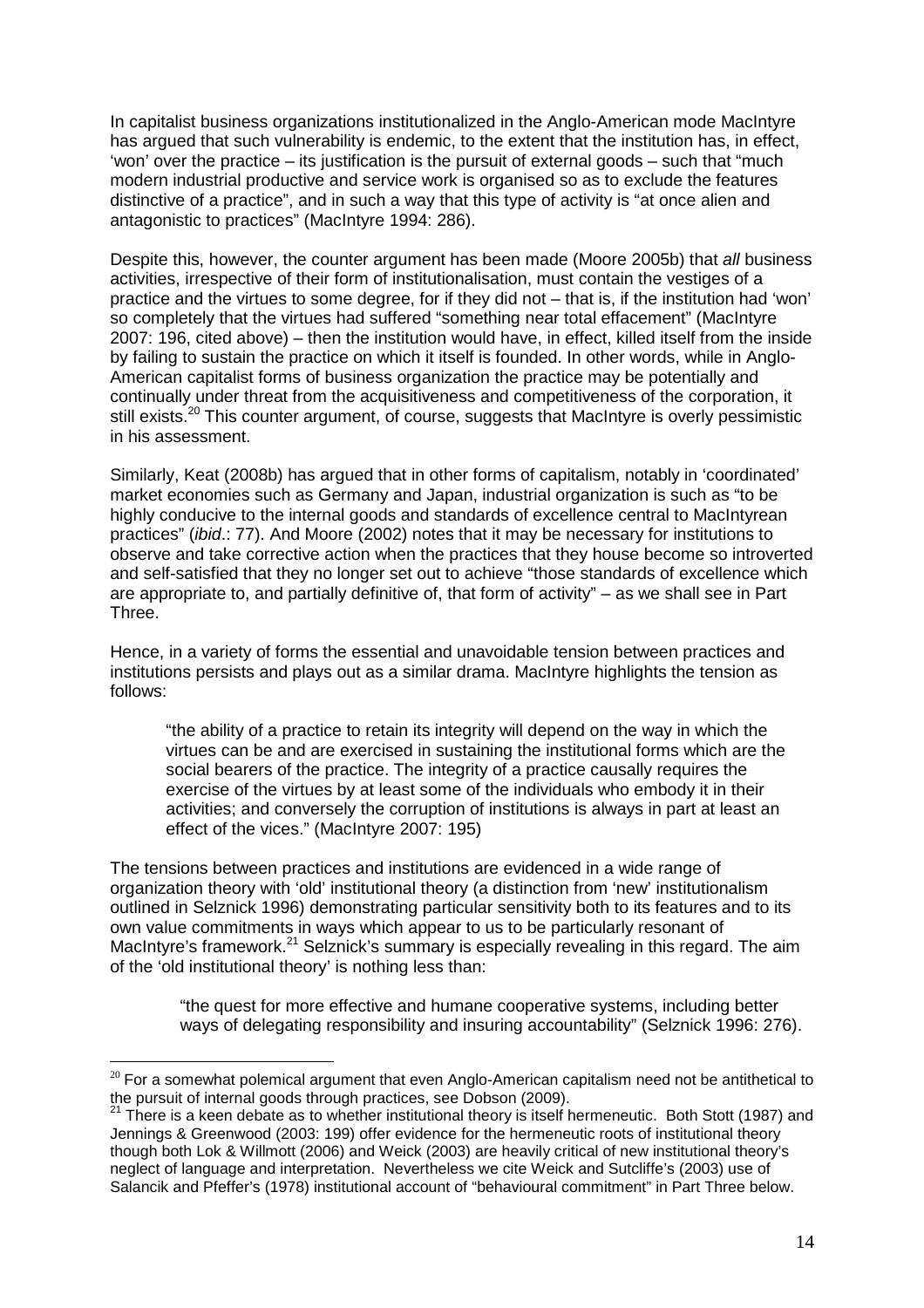Stinchcombe (1997: 17) similarly argues that "the trouble with the new institutionalism is that it does not have the guts of institutions in it. The guts of institutions is that somebody really cares to hold the organization to the standards and is often paid to do just that".<sup>22</sup> It is in and through organizations so conceived that practitioners, possessing and exercising the virtues within the core practice (and, for managers, within the institutional practice), realise the internal goods available and so are enabled on their narrative quest towards their true telos. These are organizations, as Stinchcombe puts it, with guts.

Mapping the terminology of the old institutionalism onto MacIntyrean categories is problematic (a reading of Selznick 1992, particularly Part 3, is instructive in this respect) but it is clear that they share similar concerns. MacIntyre's use of the term institution is not identical with either old or new institutional theory,<sup>23</sup> because his identification of the practices-institution nexus offers a new way of conceptualising organizations (and, indeed, practice-institution combinations more generally). In identifying the embeddedness of social relations in practices, in defining the essential relationship between practices and virtues and in identifying institutionalisation as one more practice, MacIntyre opens up organizations as essentially moral spaces – locations of moral action by moral agents operating both individually and collectively. This identification offers to the 'old' institutional theory a philosophical foundation which will provide, amongst other things, a surer underpinning of its critique of 'new' (or as Stinchcombe (1997: 2) alleges 'Durkheimian') institutionalism in its failure to acknowledge its own value orientation.

As we have see there are potentially wide variations in the ways in which we might undertake distinctively MacIntyrean organizational analysis, but if the foregoing argument is correct none of these could ignore the "for the sake of" (MacIntyre 1988: 131) relationship in respect of reasons for action. Rational action is always accountable such that answers to "Why did you so act?" questions (*ibid.*: 131) take the form of a recounting of deliberations (which may have been implicit at the time of action itself) in which the actor moves from a notion of the good to be pursued to a (series of) judgment(s) about which actions best move the agent towards that good. Divorce action from the concept of the good and action is divorced from rationality and hence intelligibility:

"The application of the concept of intelligibility thus presupposes the application of the concept of a good, and a good reason is most adequately specified as a reason for doing something which will be or achieve some good.' (MacIntyre 1986: 75)

Our ability to provide reasons for action is learned, however, and one of the important features of modes of institutionalisation is therefore the extent to which those who inhabit them may learn to become intelligible so that they can offer answers not only to questions such as 'Why did you do that?' but also to such questions as 'Why is the reason you gave for doing that a good reason?' It is in this latter type of question that the importance of both being able to distinguish between reason-affording arguments and the relevance of different types of context becomes apparent. These abilities are fostered by some and undermined by other institutional arrangements and participation in practices is itself the sine qua non for developing the ability to reason adequately. $24$ 

 $^{22}$  There are parallels here with Granovetter's (1985) notion of "embeddedness"

<sup>&</sup>lt;sup>23</sup> We have noted briefly in previous work (Moore & Beadle 2006: 380, 384) the relationship of 'new' institutional theory to MacIntyrean organization theory, particularly in relation to the environmental precondition for organizational virtue.

<sup>&</sup>lt;sup>24</sup> MacIntyre's fullest account of the conditions that are required for our development into independent practical reasoners is contained in Dependent Rational Animals (1999a).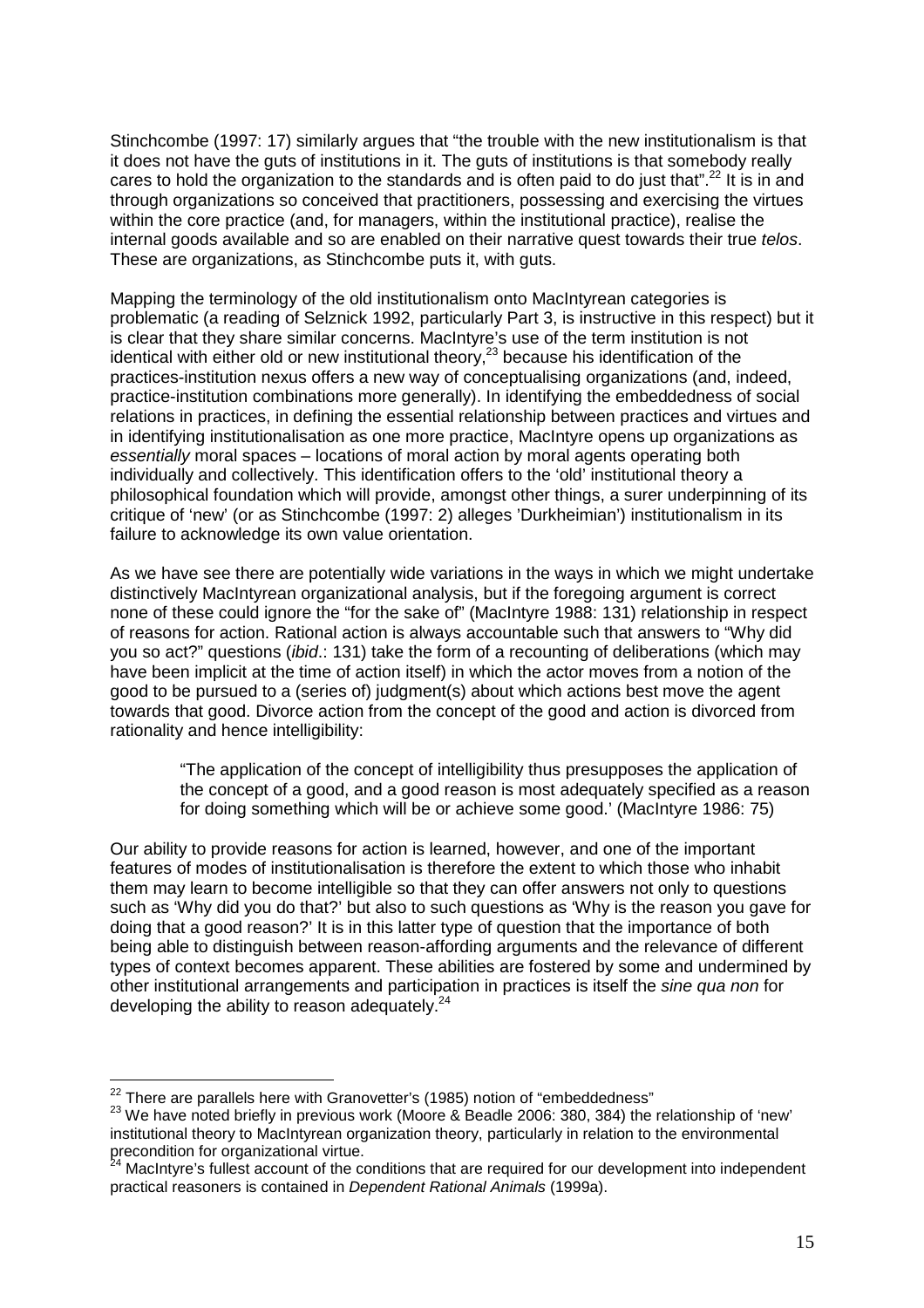Institutions may present agents operating within them with formal statements of purpose, schematics for decision-making and informal routines (some of which we may call cultural) to direct their members in their decision-making and these to varying extents determine both a range of intelligible reasons and intelligible actions. MacIntyre's own work on organizations (particularly 1964, 1977 and 1979a) has focussed on formal decision-making in which utilitarianism dominates such routines as Cost-Benefit Analysis and Job Evaluation. His critiques here as elsewhere (1967: 207-8, 1999b: 325-27) emphasize the reliance of such routines on a series of denials and in particular the denial of reasoning about ends. $^{25}$ Managers in such contexts bind their reason within the confines of institutionally determined purposes; borrowing from Hegel, MacIntyre's 1964 paper describes this as "the spiritual zoo" in which managers "live in separate cages and choose not to ask why there are bars or what lies outside them" (1964: 13). $^{26}$ 

It is not only utilitarian decision-making routines that impact upon organizational agents' reasoning abilities. MacIntyre cites a number of studies emphasizing cultural power vested in authoritative figures and peer groups that disable agents' abilities to report their reasons for action (1986: 72). He notes that none of these studies involved individuals "engaged in or developing the abilities acquired in practices" (*ibid.*: 72), an open invitation for empirical work to be undertaken involving just such individuals.

Distinctively MacIntyrean empirics, holding to a notion of the organization as an essentially moral space, attempts to determine the relationship between reasons for action directed towards the achievement of goods internal and/or external to practices. In one example of such work, a decision to elongate the interval between two halves of a circus performance was determined to have been taken for the sake of optimising the earning potential of the interval despite the damaging consequences of this to the achievement of goods internal to the practice of the circus arts (Beadle & Kőnyőt 2006: 134). It is not only, however, in the relative weight given to the pursuit of internal and external goods that we can judge the extent to which the practice-institution combination is being held in an appropriate balance.

It is of considerable importance to the virtues that to be moved by appropriate reasons for action is also to be able to give an adequate account of those reasons for action. It is only inasmuch as we are moved to action by the power of the good reasons themselves that we become practitioners whose desires are appropriately ordered. Such practitioners are able not only to practice but also to account for their reasons for action and therefore to become those from whom others can learn within the practice. Contrariwise, not only is it the case that our failures as moral agents are failures to be guided by the right reasons<sup>27</sup> and that our inability to account for our decisions is a sure sign of our failure as moral agents, but also that practice-institution combinations which do not require us to participate in the type of reasoning in which we are mutually accountable themselves fail in one of their principal educative tasks. As we saw above it is only through a certain type of constrained conflict that traditions develop and it is only through engaging with the critical and argumentative

 $^{25}$  MacIntyre's analysis of this weakness in institutional decision-making has recently been echoed in his critique of rational decision theory as an account of individual decision-making (2008b).  $26$  We discuss both the effects of and responsibility for such compartmentalization in Beadle and Moore (2006).

It is important to note here that it is the narrative ordering of our lives that enables us to choose between practices – i.e. should one engage in the practice of writing an academic paper in preference to collecting one's child from school? In a useful supplement to the discussion in After Virtue (2007), MacIntyre 1986 shows how we learn standards of reasoning within practice but must move beyond practice to the narrative ordering of goods in our lives considered as a whole. None of this negates the role of good reasons within practices as those generated by and through the tradition informing the practice and that have application to all practitioners qua practitioners. If in the course of setting up rigging on a boat or in a circus tent I have a good reason for checking the ropes, then so does everyone else setting up rigging.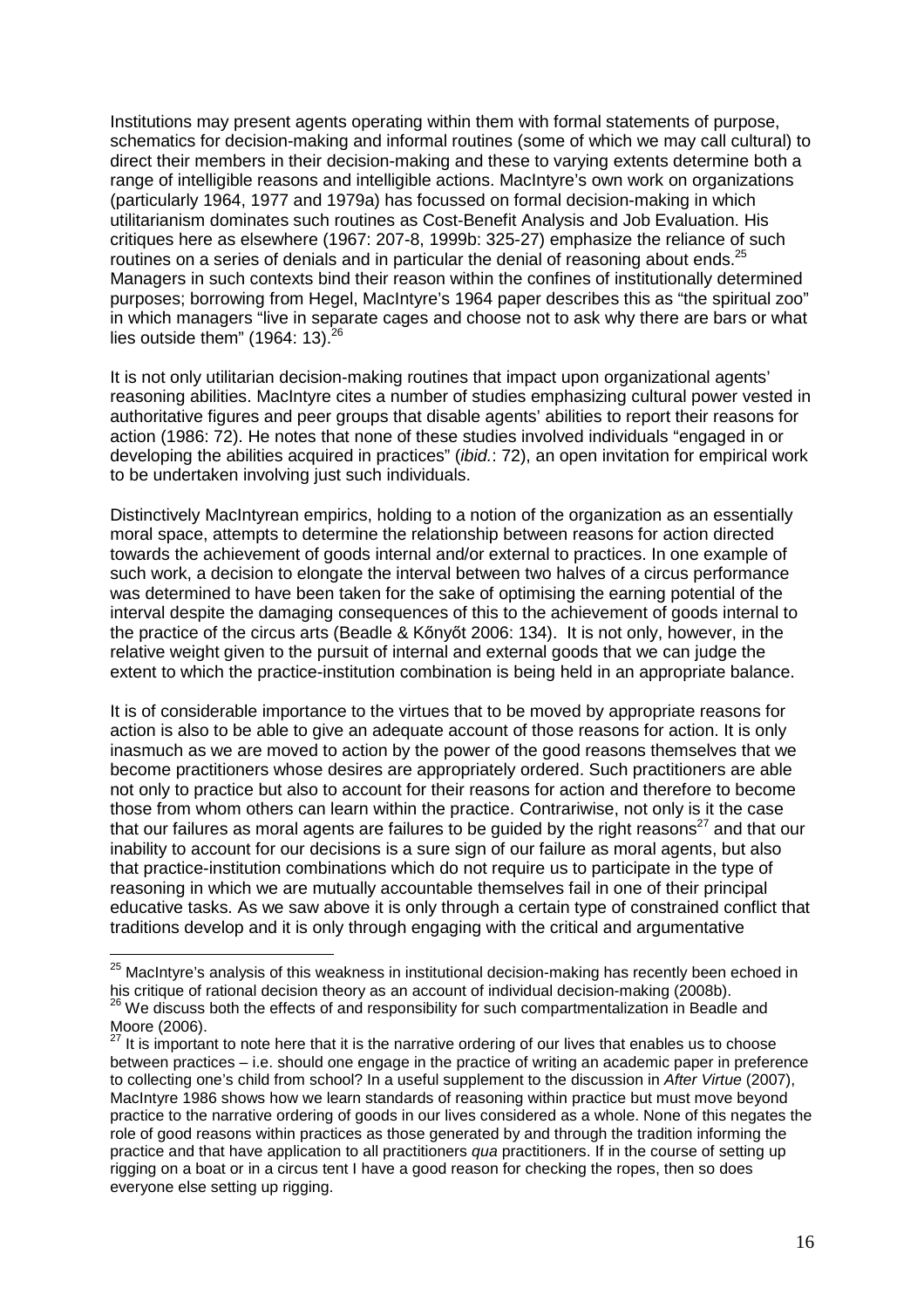resources of our traditions that individual practitioners can come to know what they are doing.

A central question for MacIntyrean organizational analysis will therefore be the extent to which practice-institution combinations encourage the types of participative enquiry through which we learn how to give, receive and question accounts in ways that extend our understanding of the goods at which we aim and thereby enable us to take better decisions. Sometimes these may be difficult decisions such as withdrawing ourselves from a sports team when we have a minor injury or admitting to error or lack of knowledge. It is in our failures to recognise that we have good reasons as practitioners to be moved by reasons for action which guide the practice, whether through pride, lack of understanding, venality and so on, that we fail. Systems of mutual accountability, in which such reasons are unacceptable within the accounts we routinely give of our actions, are critical institutional protections from the weaknesses and errors of practitioners themselves.

In the first part of this paper we showed how MacIntyre is both a friend and critic of the hermeneutic endeavour. In the second we outlined his schema for understanding organizations and made some arguments for its proximity to the 'old' institutionalism, which led to a discussion of reasons for action. In the third part we attempt to demonstrate how a MacIntyrean analysis would alter organizational analysis conducted within the hermeneutic / institutionalist tradition. The purpose for conducting this exercise would not be served by choosing a poor example of this form of work. Instead, we choose what we consider to be a very good example of such.

#### **Part Three. MacIntyrean Organizational Analysis: A reworking of Weick & Sutcliffe on the Bristol RVI**

The 'Bristol Babies' case, as it came to be known, is that of a preventable tragedy. It concerned the conduct of the paediatric cardiac surgery programme at the Bristol Royal Infirmary (BRI), a teaching hospital in the south west of England, between 1981 and 1995. By the end of this period mortality rates rose to become significantly higher than the national average. A number of attempts by outside professionals, whistleblowers and parents to raise concerns about the unit and the hospital were met with denial and a refusal to investigate by senior managers. Eventually, following press and public outcry, the unit's work was suspended and, following a lengthy and detailed public enquiry (Secretary of State for Health 2001), a number of surgeons and senior managers were dismissed from their posts and subsequently removed from their profession ('struck off') by the General Medical Council.<sup>28</sup>

The Inquiry claimed that hospital management operated a "club culture"<sup>29</sup> (thereby using Handy's 1985 nomenclature) in which data that should have been used to establish significant weaknesses in the programme went unused and the status and relationships of senior surgeons, senior managers and bureaucrats at the Department of Health enabled them to go unchallenged. One factor in this was the decision to designate BRI as one of nine Supra Regional Service (SRS) centres largely on grounds of geography rather than clinical expertise (which was identified as being poor in some respects), the physical layout of the hospital (which was detrimental to good care), and the case load (BRI's low case load was considered inadequate to maintain sufficient expertise) (Weick & Sutcliffe 2003: 74-5).

One example of this unchallenging attitude was a Department of Health official who, having received a dossier of evidence detailing poor practice and avoidable deaths among infants,

<sup>&</sup>lt;sup>28</sup> http://news.bbc.co.uk/1/hi/special\_report/1998/05/98/the\_bristol\_heart\_babies/115367.stm; date accessed 21 April 2009.

<sup>&</sup>lt;sup>29</sup> Point 8 within the summary (Secretary of State for Health 2001).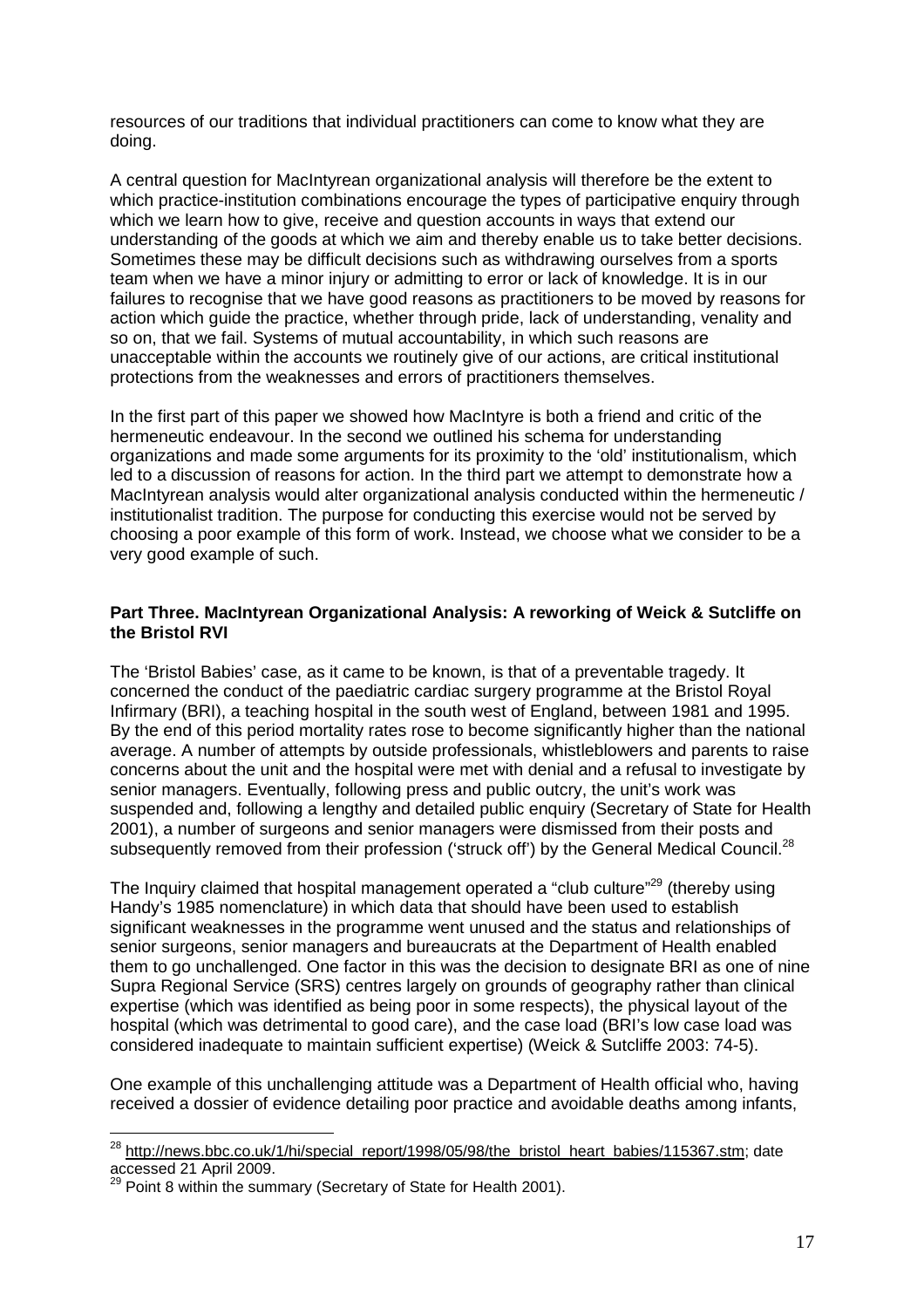merely telephoned the Hospital's Chief Executive, received a verbal assurance and took no further action.<sup>30</sup> The combination of surgical practices which had not been updated in line with the development of procedures elsewhere and institutional forces that prevented effective questioning meant that mortality rates (and those of permanent brain injury following procedures) remained steady in the unit despite halving elsewhere over the decade from the mid 1980s. Parents believed that up to 150 children suffered death or serious injury over the period in question.<sup>31</sup>

A further factor in the organisational context was a CEO whose managerial attitude to clinical care was one of 'hands-off', if not downright abdication: "You fix it" (Weick & Sutcliffe 2003: 78). His dismissal of the concerns of principal internal whistleblower, the anaesthetist Dr Stephen Bolsin, was similarly on the grounds that this was "a clinical matter" (*ibid.*: 76). Despite the threat he perceived to his own career, Dr Bolsin, explained his actions in the following terms:

> "In the end I just couldn't go on putting those children to sleep, with their parents present in the anaesthetic room, knowing that it was almost certain to be the last time they would see their sons or daughters alive."<sup>32</sup>

Weick & Sutcliffe (2003) interpret the Public Inquiry's 530 page report through an hermeneutic of enactment in which social structures persist as a result of "a cultural mindset about risk, danger, and safety that was anchored by a process of behavioural commitment that shaped interpretation, action and communication" (ibid: 74). They refer to this as "cultural entrapment".

Drawing on the institutional theorists Salancik & Pfeffer's (1978) notion of "behavioural commitment" in which "behaviour becomes an undeniable and unchangeable aspect of the person's world, and when he makes sense of the environment, behaviour is the point on which constructions and interpretations are based" (Weick & Sutcliffe 2003: 77), actors in these positions generate rationalisations which work only because they are regarded as culturally appropriate (ibid: 78). They cite as an example of this the Inquiry's finding that at BRI explanations for poor performance were about case complexity rather than poor practices and these "tenacious justifications" made it harder to learn, discontinue current practice and concentrate on evidence that supported rather than detracted from their position (ibid: 79).

Drawing on Salancik & Pfeffer once more, the work of the surgical teams is characterised by high autonomy, visibility and irrevocability, whose combination required the creation of rationales for practices. When the rationales were put to the test they were found to be unsupportable, but for too long they persisted because "layers of bureaucrats above the surgical unit, people who had some say in the original choice to designate BRI as a center of excellence, find their own judgments in jeopardy. The unintended consequence is that the whole chain of decision makers comes to support an explanation that makes it difficult for an underperforming unit to improve or to stop altogether" (ibid: 80). Behavioural commitments thus entrap cultures through institutional processes of rationalization and protection.

Weick & Sutcliffe draw three lessons from this. First that those at the bottom of organizational hierarchies feel less pressure "to justify and construct acceptable errant reasons for errant actions" (*ibid*: 80) because they were not involved in the choices that have led to them but, because they are dealing with those most affected, they are under immediate pressure to

 $\overline{\phantom{a}}$ 

 $30$  http://news.bbc.co.uk/1/hi/health/1218149.stm; date accessed: 21 April 2009.

<sup>31</sup> http://news.bbc.co.uk/1/hi/special\_report/1998/05/98/the\_bristol\_heart\_babies/149666.stm; date accessed 21 April 2009.

 $\frac{32 \text{ http://news.bbc.co.uk/1/hi/health/532006.stm}}{32 \text{ http://news.bbc.co.uk/1/hi/health/532006.stm}}$ ; date accessed 21 April 2009.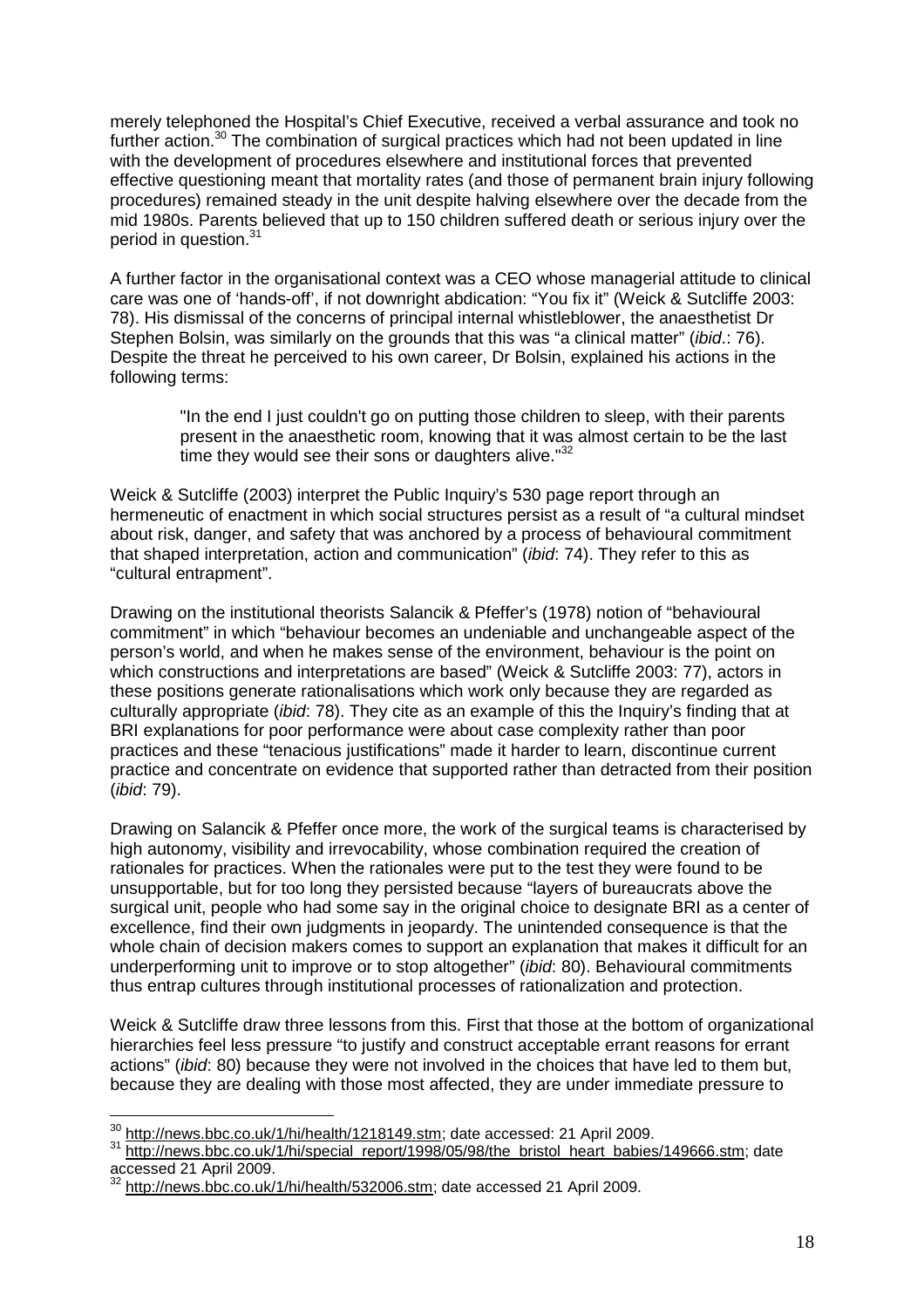respond on behalf of the institution: "People at the bottom are torn between justification and candor" (ibid: 81). Institutional support for candor and learning rather than justification and concealment will have a greater impact amongst those at the bottom of the institution because they are not also tempted to justify their own involvement in prior choices. Second, the professional autonomy of surgeons and CEOs "works against learning" (ibid: 81). Justifications become self perpetuating at higher levels. Third, justificatory interpretation worked as it did due to the combination of autonomy, visibility and irrevocability in the "committing context" (ibid: 82) and hence, "Accelerated learning, in this view, is more likely when the committing context itself is weakened" (*ibid.*: 82).

They recommend two lessons for hospitals. First that acceptable reasons for action should centre on a notion of learning in which fallibility and vulnerability are acknowledged and second that hospitals should deliberately weaken the "committing context" of choice, visibility and irrevocability so that "people are not forced to justify inadequate performance" (*ibid*: 82). In its place acknowledged interdependence can moderate behavioural commitment to enable problems to be identified, errors acknowledged and decisions changed:

 "Thus choice is reframed as a collective responsibility, such that the buck stops everywhere. Publicity is reframed as a collective commitment to provide constructive feedback to one another in order to improve performance. Irrevocability is reframed as a collective responsibility to identify escape routes, contingency plans, and to mentally stimulate potential interventions in order to spot potential traps. When choice, publicity and irrevocability are treated as collective responsibilities necessitated by task interdependence, this spreads responsibility but it does not diffuse it … Dogma precludes learning, and it precludes improvement. This is what happened at BRI and it need not happen again." (*ibid*: 83, emphasis retained)

Weick & Sutcliffe's article is an excellent example of the use of institutional theory informed by hermeneutic commitments, whose focus on the relationship between systems of interpretation and action is (to these authors) persuasive. In respect of institutional processes and their effects a MacIntyrean analysis would differ only in nomenclature. Where Weick & Sutcliffe write of choice, visibility and irrevocability, a MacIntyrean analysis would write of the balance of power in institutional structures and the systems and processes through which decisions are taken. How, then, would a MacIntyrean analysis differ?

First a MacIntyrean analysis would identify the goods internal to the practice (in this case of medicine), what its purpose is held to be in the tradition which constitutes it and thus what good reasons for action must be if they are to serve these goods. This is not just a matter of language, for in the MacIntyrean view hospitals derive their point and purpose from and only from the proper practice of medicine. By contrast, point nine of the Synopsis of the Inquiry Report found that "vulnerable children were not a priority" (Secretary of State for Health 2001). What is absent from Weick & Sutcliffe's study, but notably not from the Inquiry report, the submissions of the affected families and the subsequent actions of the General Medical Council, were the ways in which the surgeons themselves failed as practitioners in their ability to reason adequately towards this proper purpose. A further element of a MacIntyrean analysis would have drawn particular attention to the social and co-operative nature of any engagement in practices (the "interdependencies" noted in Weick & Sutcliffe's conclusion (2003: 83)), elements that were missing from the way the two key surgeons behaved in relation to their teams *(ibid.:* 75). Attention to these issues would have sent early warning signals that all was not well.

Second a MacIntyrean analysis would draw a sharper distinction between the institution (the hospital) and the practice than Weick & Sutcliffe offer. Whilst agreeing with the examples given of the ways in which particular forms of institutionalisation can undermine learning by corrupting the reasons for action that are legitimate within the practice, a MacIntyrean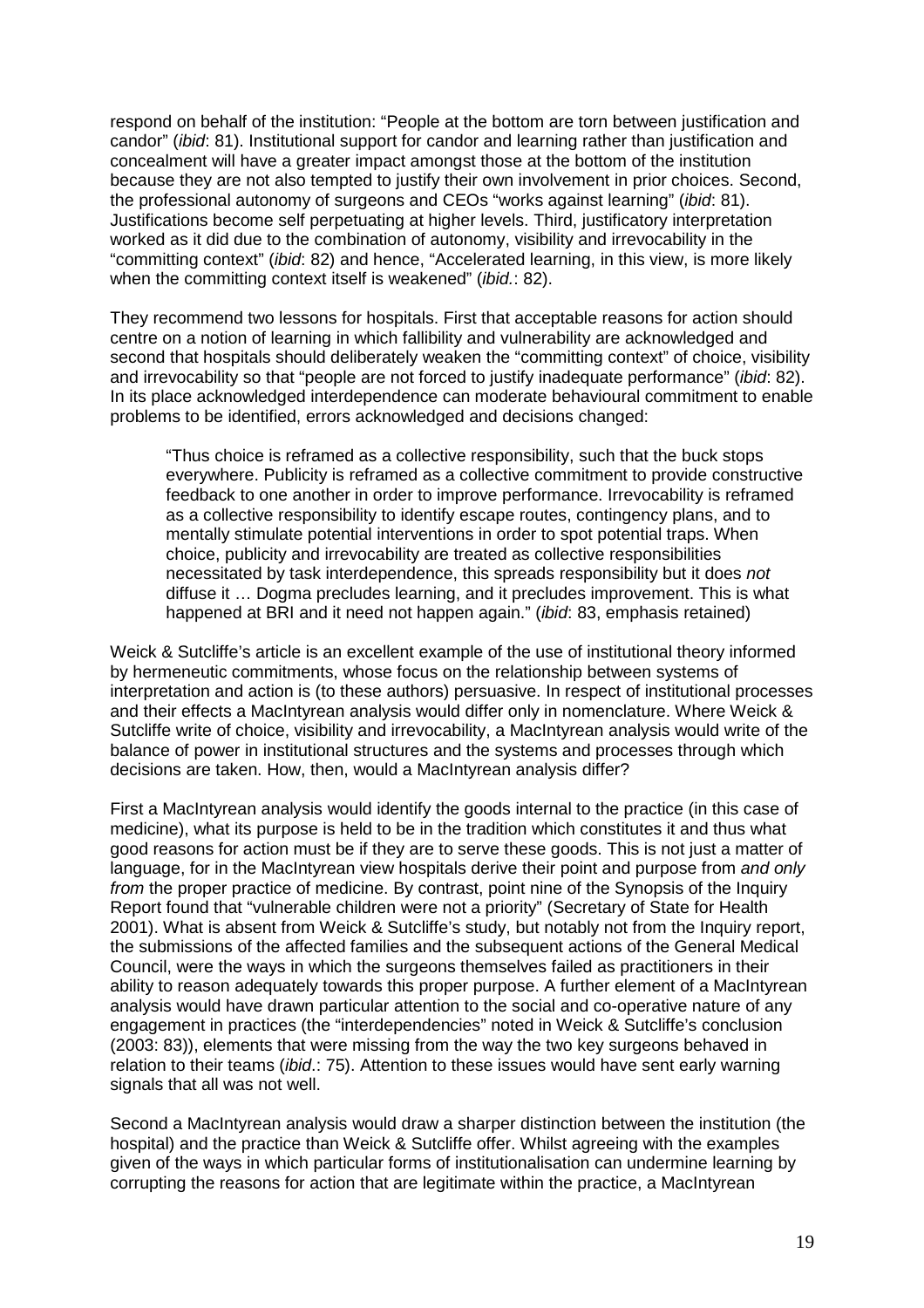analysis would also consider the responsibilities of the institutional managers themselves for not providing systems and processes adequate to protect against poor performance; as noted above, it is partly their responsibility to identify 'best practice', potentially by comparison with other similar units, and this they signally failed to do. A MacIntyrean analysis would also suggest that, just because a particular organization has a good purpose. this does not prevent it from constructing a "mode of institutionalisation" which is less than supportive of organisational virtue. Weick & Sutcliffe's conclusions address ways in which hospitals might create and support such systems, but their purpose is implicit – if we regard organizations as essentially moral spaces then it is clear that the institutional failures they describe were also moral failures exaggerated by an inadequate mode of institutionalisation.

Third the actions of the principal whistleblower, Dr Bolsin, in resisting institutional pressure to conform, cannot be adequately theorised with the resources Weick & Sutcliffe have at their disposal because these neglect the critical role played by individual agency. Equally, the contrasting actions of the CEO in abandoning any responsibility for the core practice are highlighted by a MacIntyrean account. Such an account, within which individual virtue and vice always merits consideration, and in which the "standards of excellence" of the practice and their systematic extension are always to the fore, is better equipped to provide an adequate explanation. In asking the "for the sake of what?" questions of these two practitioners in relation to their reasons for action, it would identify and encourage the virtue inherent in Dr Bolsin's actions and his implicit concern for the internal goods of the practice, and it would identify and discourage the "for the sake of the institution" approach of the CEO in which short-term expediency was privileged over a proper concern for the core practice.

Fourth a MacIntyrean analysis would draw attention to the environmental setting. The decision to designate BRI as a SRS centre despite its lack of expertise, the failure then to put in place systems to monitor and support its development, and the implication of bureaucrats above the surgical unit in the unit's explanations, all suggest that the environment was not conducive to organisational virtue. A MacIntyrean analysis would have identified the moral hazard inherent in the organizational environment and, again, sent warning signals much earlier in the saga.

It is the use of distinctively moral and evaluative language that separates such analysis from the contemporary space of academic discourse in which technicist neutrality is at home. A MacIntyrean analysis cannot but attempt to bridge and thus critique the disciplinary boundaries between organizational analysis and organizational ethics. The former without the latter is devoid of what Stinchcombe calls "guts"; the latter without the former is reduced to wishful thinking. McMylor (2001: 23) argued that MacIntyre's neglect by sociologists reflected his opposition to the dominant liberal assumptions of their practice, including the fact/value distinction and the academic authorial voice. The same argument could be made of much organization theory. What then are the prospects for a distinctively MacIntyrean organization theory?

#### **Part Four. Conclusion – An Agenda for MacIntyrean Organization Theory**

In Part One of this paper we outlined both the family resemblance and distinctiveness of MacIntyre's project from that of philosophical hermeneutics. In Part Two we provided the outline of a distinctively MacIntyrean organization theory and suggested resemblances to the tradition of 'old' institutional theory. In Part Three we illustrated both these resemblances and distinctions through the example of Weick & Sutcliffe's study of the Bristol Babies case. Does any of this matter, however? Is there any evidence that MacIntyre's framework is being used by organizational scholars and what does MacIntyrean scholarship have to do to demonstrate its potential?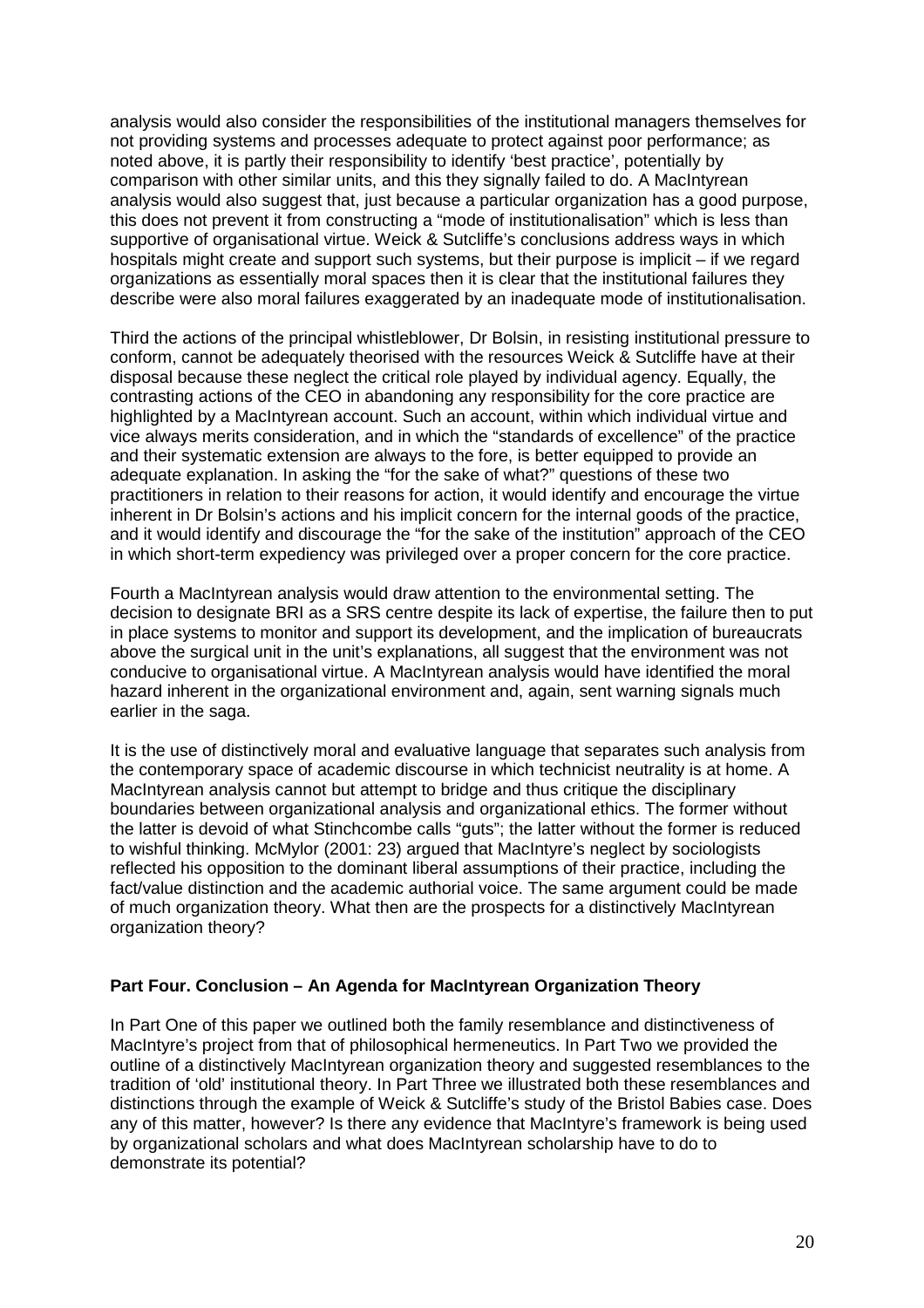What we do not lack is critical engagement with MacIntyre's ideas in the literature. In organization theory a special edition of Organization on MacIntyre's work appeared in 1995 (Vol. 2:2) and in 2006 a special edition of Organization Studies on organizations and virtue (Vol 27:3) contained significant consideration of his work. Within business ethics debate has been joined around MacIntyre and markets (Horvarth 1995, Dobson 1996, 1997, Wicks 1996, 1997, Dawson & Bartholomew 2003, Keat 2000, 2008a, 2008b), in management studies the Weberian character of MacIntyre's understanding of the manager has received attention (Anthony 1986, Mangham 1995, Brewer 1997, Du Gay 1998, Tester 2000, Beadle 2002, Holt 2006, Moore 2005b, 2008) and a variety of professional literatures have witnessed cases being made for their elevation to the status of 'practice' (Lambeth 1990 for journalism, Sellman 2000 for nursing, Leeper & Leeper 2001 for public relations). Finally Beadle & Moore have debated whether business itself can be considered a practice (Moore 2005a, Beadle 2008b).

What is more encouraging in our view, (and more importantly MacIntyre's (2008a)), is the development of empirical applications of his work (see Part 1.3 above for examples). Throughout this paper we have indicated a wide range of empirical questions that arise and through which his particular blend of hermeneutics, tradition and ethics can be realised. But of all of these possibilities, where might a prioritised agenda for MacIntyrean research lie? We may be able to construct a range of classificatory schema through which to describe such work in terms of methods, subjects (critical or appreciative), storytelling genres, attempts to exemplify the virtues and attempts to test the relationships associated with them and so on, but any attempt to prioritise between categories would be fruitless because it would either rest on methodological commitments that undermine the breadth of work that can be legitimately undertaken under his auspices or it would presume a relationship between genre and quality that is itself unsustainable.

In contrast, MacIntyre has suggested that what is important about such studies is their "directedness" (2008a: 6); the work must be judged by its purposes in the same way as its objects are to be judged. The principal arbiter of directedness is the extent to which we can draw lessons for practice (ibid.: 6). We cannot anticipate the success of our endeavours but the adoption of a MacIntyrean framework would fall hopelessly into the void of selfcontradiction without an awareness of its own purpose. This then becomes the sine qua non of distinctively MacIntyrean research.

Amongst the possibilities that this rejects is any suggestion that a paper such as this, or empirical work supporting MacIntyre's contentions, will convince those whose work is framed by other traditions. But such is not its purpose. This observation is pertinent because the condition of organization studies reflects closely the conditions whose critique is the object of After Virtue. This is of a contemporary social order in which distinctively moral utterance exhibits a cleavage between meaning and use such that its characterisation as emotivism appears warranted. Debate is rationally interminable, viewpoints abound, reason as conceived and practiced is incapable of resolving any substantive matter and yet at the same time the standards to which appeal is made are held to be independent of those by whom appeal is made. In organization theory we need look no further than our text books, journals or even this volume to witness the same. The most convincing texts are those that present difference most cogently.

In seeking to overcome, rather than to accept or enjoy this kaleidoscope (Tsoukas & Cummings 1997), MacIntyre writes a particular genre of history, one which reconstructs the past to explain the fragmentation of the present. To apply such methods to organization studies would require a similar historic reconstruction, of the type which engaged the mind of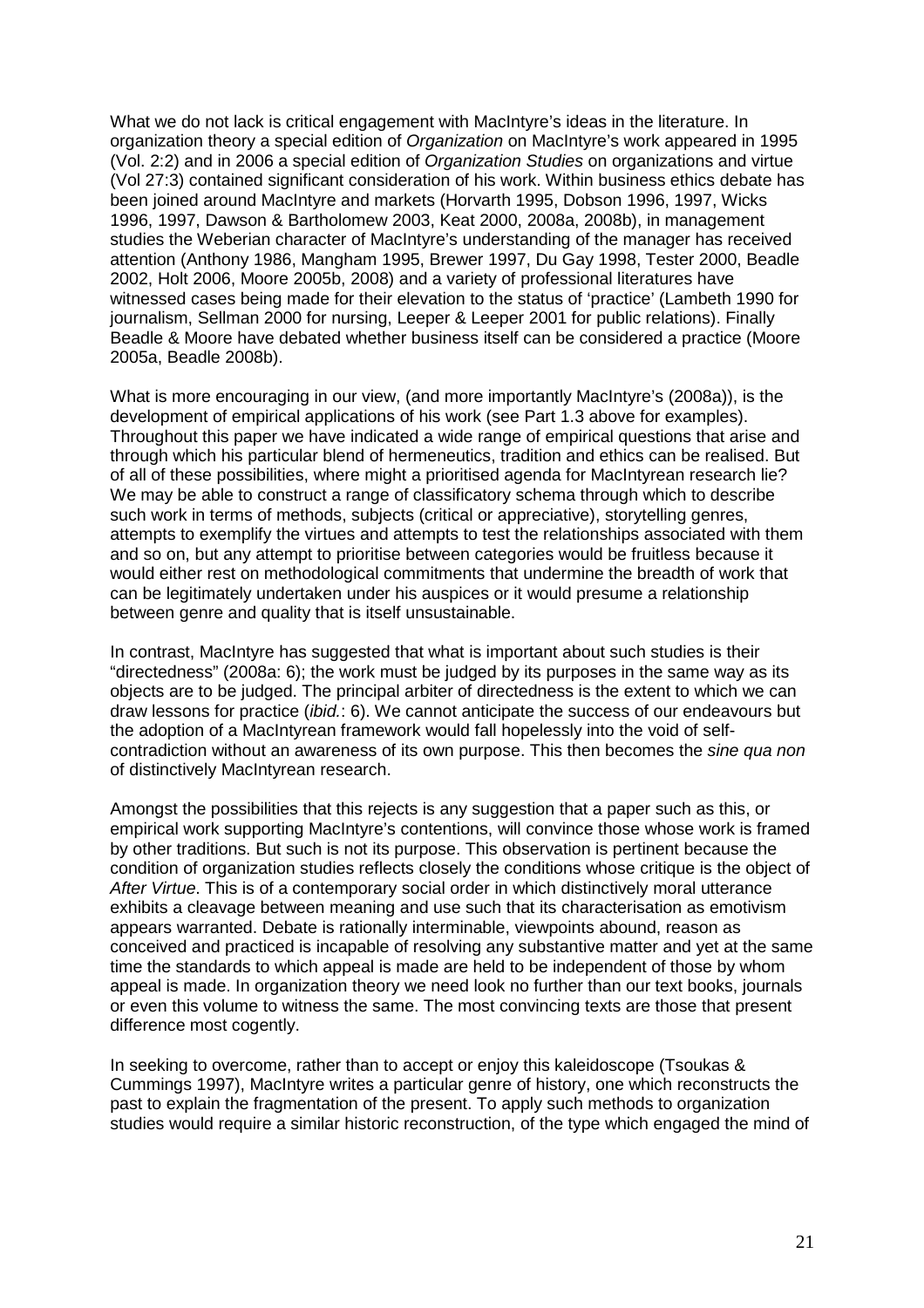that great early institution theorist Tom Burns in the final years of his life.<sup>33</sup> In the absence of such an undertaking, our purpose in this paper has been to invite readers unfamiliar with MacIntyre to seek him out. Inasmuch as our representations of his work have failed to meet the standards and meanings of the original, as they surely have, the error is ours, but inasmuch as this paper encourages readers to consider or reconsider the work of Alasdair MacIntyre himself, the credit is his.

 $\overline{a}$  $33$  Tom Burns is the organizational scholar to whom MacIntyre makes most frequent reference (e.g. 2007: 106) The manuscript of this unfinished work, which also references MacIntyre, can be found at http://www.tomburns.org.uk/manuscript.html.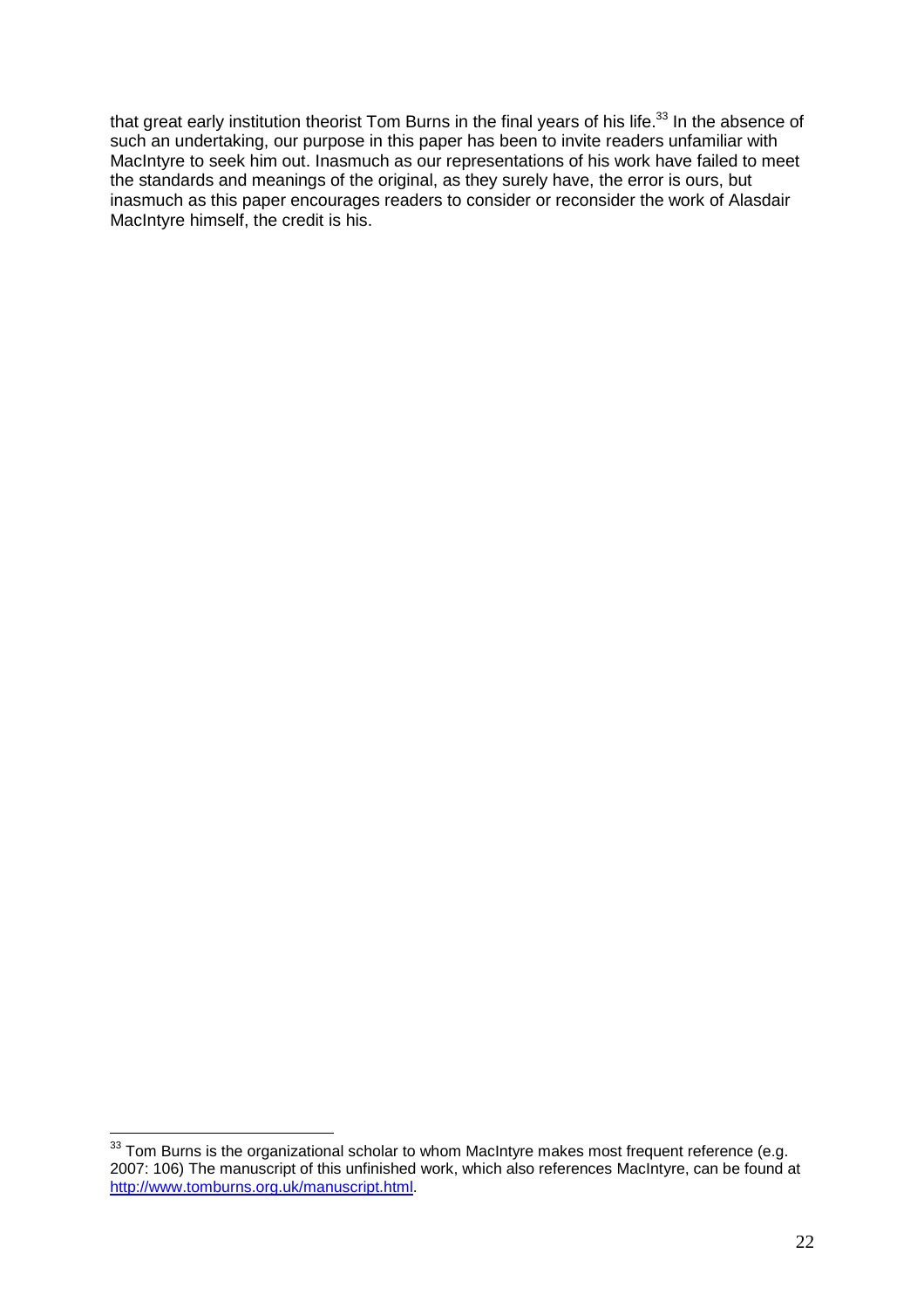## **References**

Anthony, P.D.: 1986, The Foundation of Management, (London: Tavistock).

Beabout, G.: 2008, 'Would the New St Benedict need a manager? From Weberian Bureaucrat to Wise Steward'. Paper presented to the Second Annual Conference of the International society for MacIntyrean Enquiry, St Meinrad Indiana, July,

Beadle, R.: 2002, 'The Misappropriation of MacIntyre', Reason in Practice 2, 2: 45-54 (the journal has subsequently been renamed Philosophy of Management).

Beadle, R.: 2003, 'The discovery of a Peculiar Good', Tamara – Journal of Critical Postmodern Organization Science 2, 3: 60-68.

Beadle, R.: forthcoming, 'Circus and Non-Circus Lives' in Carmeli, Y (ed.), Between Margins and Society: British Circus in Context (American Universities Press).

Beadle, R.: 2008a, 'Rand and MacIntyre on Moral Agency', Journal of Ayn Rand Studies 9, 2: 1-23.

Beadle, R.: 2008b. 'Why business is not a practice', Analyse and Kritik 30, 1: 227- 241.

Beadle, R & D. Könyöt: 2006, 'The Man in the Red Coat: Management in the Circus', Culture and Organization 12, 2: 127-137.

Beadle, R. & G. Moore: 2006, 'MacIntyre on Virtue and Organization', Organization Studies 27, 3: 323-340.

Blackledge, P. & N. Davidson (eds.): 2008, Alasdair MacIntyre's engagement with Marxism: Selected Writings 1953-1974. (Leiden: Brill).

Breen, K.: 2007, 'Work and emancipatory practice: Towards a recovery of human beings' productive capacities', Res Publica 13: 381-414.

Brewer, K.B.: 1997, 'Management as a Practice: A response to Alasdair MacIntyre', Journal of Business Ethics 16, 8: 825-833.

Burrell, G & G. Morgan: 1979, Sociological Paradigms and Organizational Analysis (London: Heinemann Educational Books).

Coe, S. & R. Beadle: 2008, 'Could we know a practice-embodying institution if we saw one?', Philosophy of Management, 7, 1: 9-19.

Crockett, C.: (2008), 'MacIntyre: From Transliteration to Translation', Philosophy of Management 7, 1: 45-66.

D'Andrea, T.: 2007, Tradition, Rationality, and Virtue: The Thought of Alasdair MacIntyre, (Aldershot: Ashgate).

Dawson, D.: 2009, 'Conflicting stories of virtue in UK healthcare; bringing together organisational studies and ethics', Business Ethics: A European Review 18, 2: 95-109.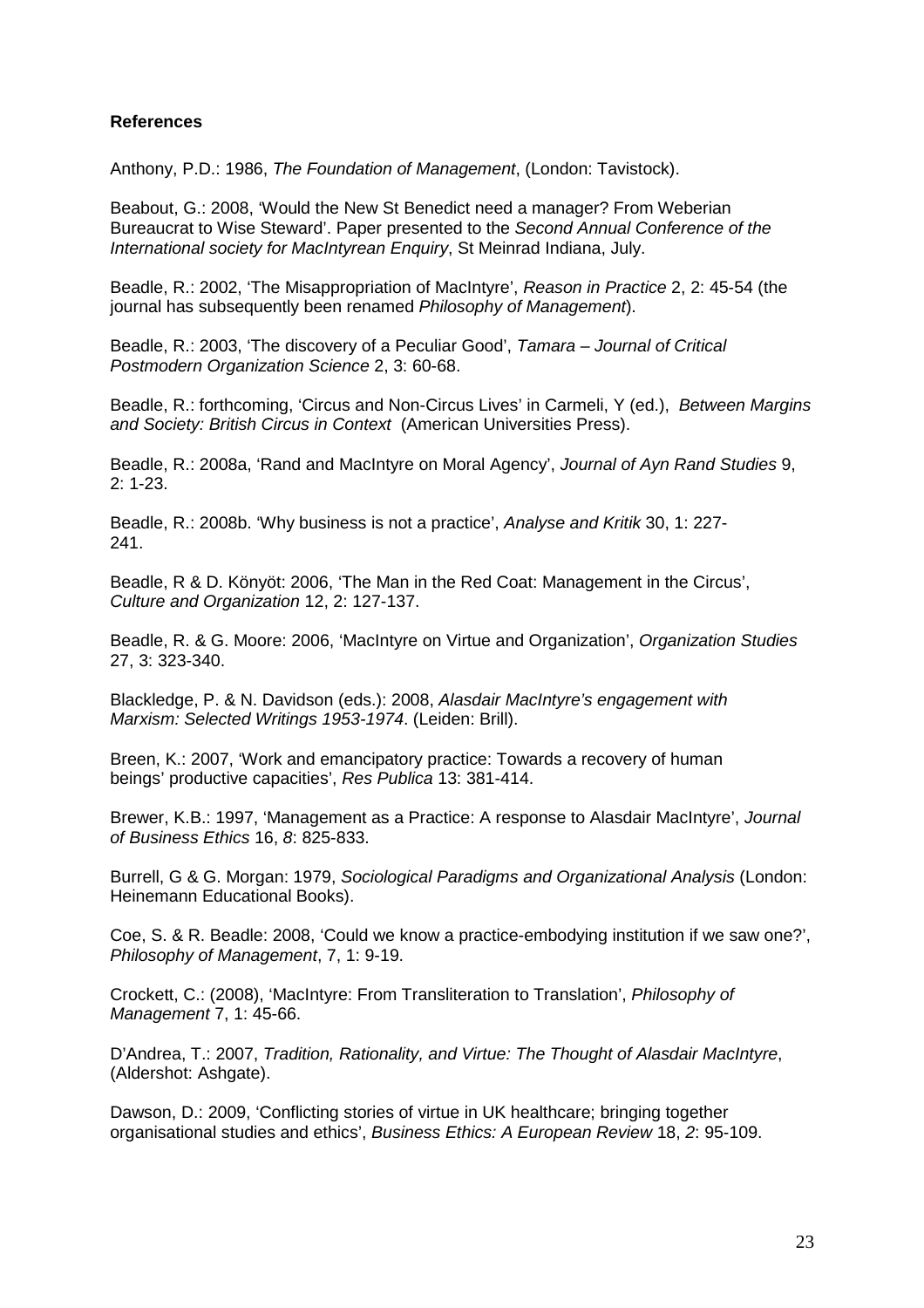Dawson, D. & C. Bartholomew.: 2003, 'Virtues, managers and business people: finding a place for Alasdair MacIntyre in a business context', Journal of Business Ethics 48: 2: 127- 138.

Dobson, J.: 1996, 'The feminist firm: a comment', Business Ethics Quarterly 6, 2: 227-232.

Dobson, J.: 1997, 'MacIntyre's position on business: a response to Wicks', Business Ethics Quarterly 7, 4: 125-132.

Dobson, J.: 2009, 'Alasdair MacIntyre's Aristotelian Business Ethics: a critique', Journal of Business Ethics 86, 1: 43-50.

Du Gay, P.: 1998, 'Alasdair MacIntyre and the Christian genealogy of management critique', Cultural Values 2, 4: 421-444.

Dunne, J.: 1993, Back to the Rough Ground: 'phronesis and 'techne' in modern philosophy and in Aristotle (Notre Dame: University of Notre Dame Press).

Dunne, J. & P. Hogan: 2004, Education and Practice: upholding the integrity of teaching and learning, (Oxford: Blackwell).

Erben, M.: 2000, 'Ethics, Education, Narrative Communication and Biography', Educational Studies 26, 3: 379-390.

Finchett-Maddock, L.: 2008, 'An Anarchist Wetherspoons or Virtuous Resistance? Social Centres as MacIntyre's vision of Practice Based Communities', Philosophy of Management 7, 1: 21-32.

Gadamer, H.G.: 1986, The idea of the good in Platonic-Aristotelian Philosophy', trans. C. Smith (New Haven: Yale University Press).

Gadamer, H.G.: 2001. Gadamer in Conversation, reflections and commentary – Edited and Translated by Richard E. Palmer (New Haven: Yale University Press)

Granovetter, M.: 1985, 'Economic Action and Social Structure: The Problem of Embeddedness', American Journal of Sociology 91, 3: 481-510.

Grondin, J.: 2003, Hans-Georg Gadamer: A Biography (New Haven: Yale University Press).

Handy, C.: 1985, The Gods of Management (London: Pan Books).

Higgins,C.: 2004, 'MacIntyre's moral theory and the possibility of an aretaic ethics of teaching' in Dunne, J & P. Hogan: 35-47.

Holt, R.: 2006, 'Principles and practice: rhetoric and the moral character of managers', Human Relations 59, 2: 1659-1680.

Horvarth, C.M.: 1995, 'Excellence v Effectiveness: MacIntyre's critique of business', Business Ethics Quarterly 5, 3: 499-531.

Jennings, D.P. & R. Greenwood: 2003, 'Constructing the Iron Cage: Institutional Theory and Enactment' in Westwood, R. T. & S. Clegg, Debating Organization: Point and Counterpoint (Oxford: Blackwell): 195-207.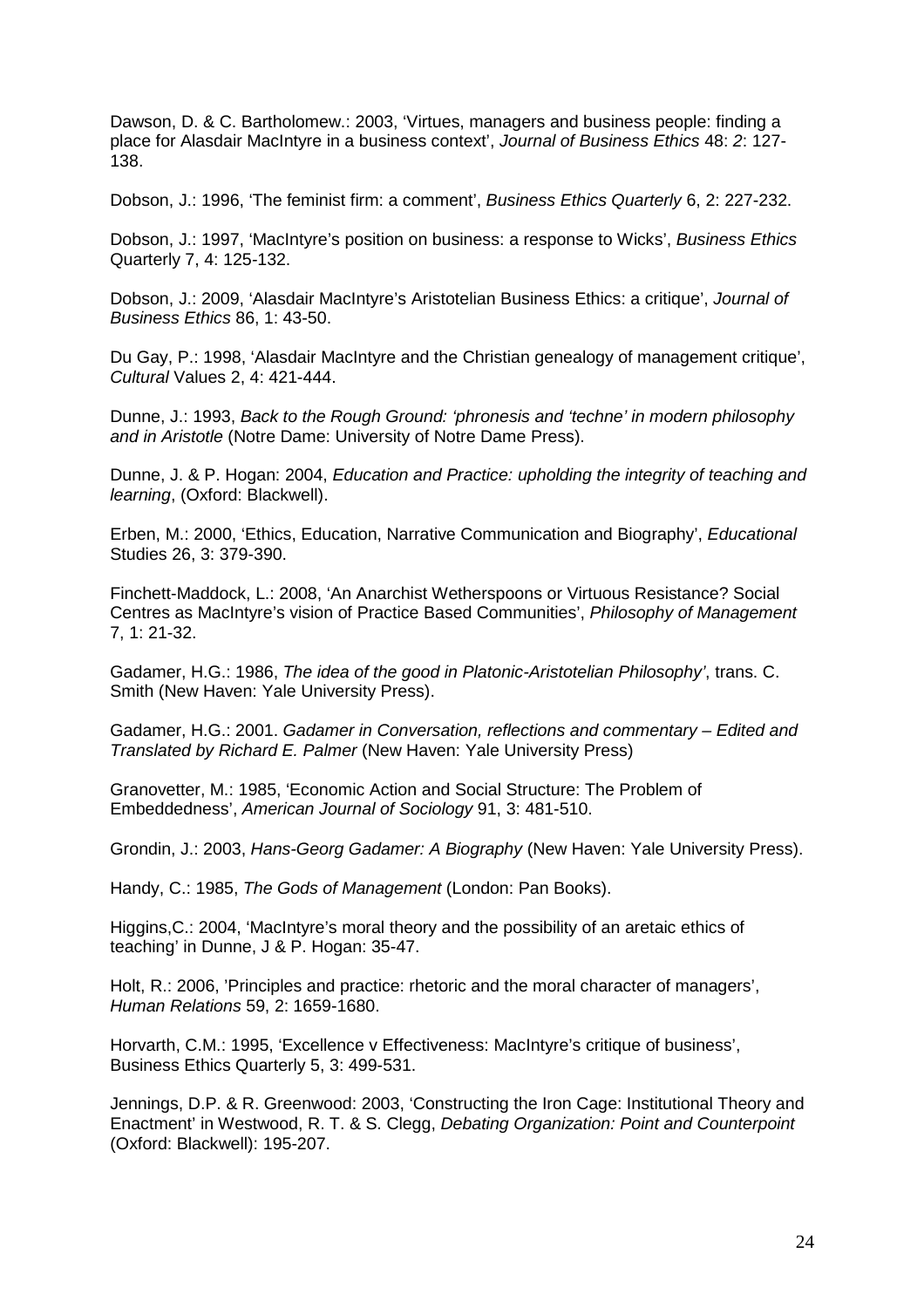Kallenberg, B.: 2003, 'The master argument of MacIntyre's After Virtue' in Murphy, N., B. Kallenberg & M. Nation (eds), Virtues and practices in the Christian tradition. Christian ethics after MacIntyre, (Notre Dame IN: University of Notre Dame Press): 7-29.

Keat, R.: 2000, Cultural Goods and the limits of the market (London: MacMillan).

Keat, R.: 2008a, 'Ethics, MacIntyre and Markets', Analyse and Kritik 30, 1: 243-257.

Keat, R.: 2008b, 'Practices, firms and varieties of Capitalism', Philosophy of Management 7, 1: 77-91.

Klein, S.: 1988, 'Is a moral organization possible?', Business and Professional Ethics Journal 7, 1: 51-73.

Knight, K.: 2007, Aristotelian Philosophy: Ethics and Politics form Aristotle to MacIntyre (London: Polity Press).

Knight, K.: forthcoming, 'Practices: the Aristotelian Concept', Analyse and Kritik.

Lambeth, E.: 1990, ' Waiting for a new St. Benedict: Alasdair MacIntyre and the theory and practice of journalism', Business and Professional Ethics Journal 9, 1-2: 97-108.

Leeper, R. & K. Leeper: 2001, 'Public Relations as 'practice': Applying the theory of Alasdair MacIntyre', Public Relations Review 27, 4: 461-473.

Lok, J & H.Willmott.: 2006, 'Review of Institutional Theory: Language and Discourse Analysis: A Comment on Phillips, Lawrence and Hardy' Academy of Management Review 31,2: 477-480

Lutz, C.: 2004, Tradition in the Ethics of Alasdair MacIntyre: Relativism, Thomism and Philosophy (Lanham: Maryland: Rowman & Littlefield).

MacIntyre, A.:1964, 'Against Utilitarianism', in Wiseman, S. (ed.), Aims in Education (Manchester: University of Manchester Press): 1-23.

MacIntyre, A.: 1967, A Short History of Ethics (London: MacMillan).

MacIntyre, A.: 1971, Against the self-images of the age (London: Duckworth).

MacIntyre, A.: 1973, 'Ideology, Social Science and Revolution', Comparative Politics 5: 321-342.

MacIntyre, A.: 1977, 'Utilitarianism and Cost-Benefit Analysis' in Values in the Electric Power Industry, K.M. Sayre (Ed.) (Notre Dame: University of Notre Dame Press): 217-237.

MacIntyre, A.: 1979a, 'Corporate Modernity and Moral Judgment: Are they mutually exclusive?' in Ethics and the Problems of the Twenty First Century. K.E. Goodpaster & K.M. Sayre (eds.) (Notre Dame: University of Notre Dame Press): 122-135.

MacIntyre, A.: 1979b, 'Social Science Methodology as the Ideology of Bureaucratic Authority' in Maria J. Falco (eds.) Through the Looking Glass: Epistemology and the Conduct of Enquiry, An Anthology (Washington DC: University Press of America): 42-58.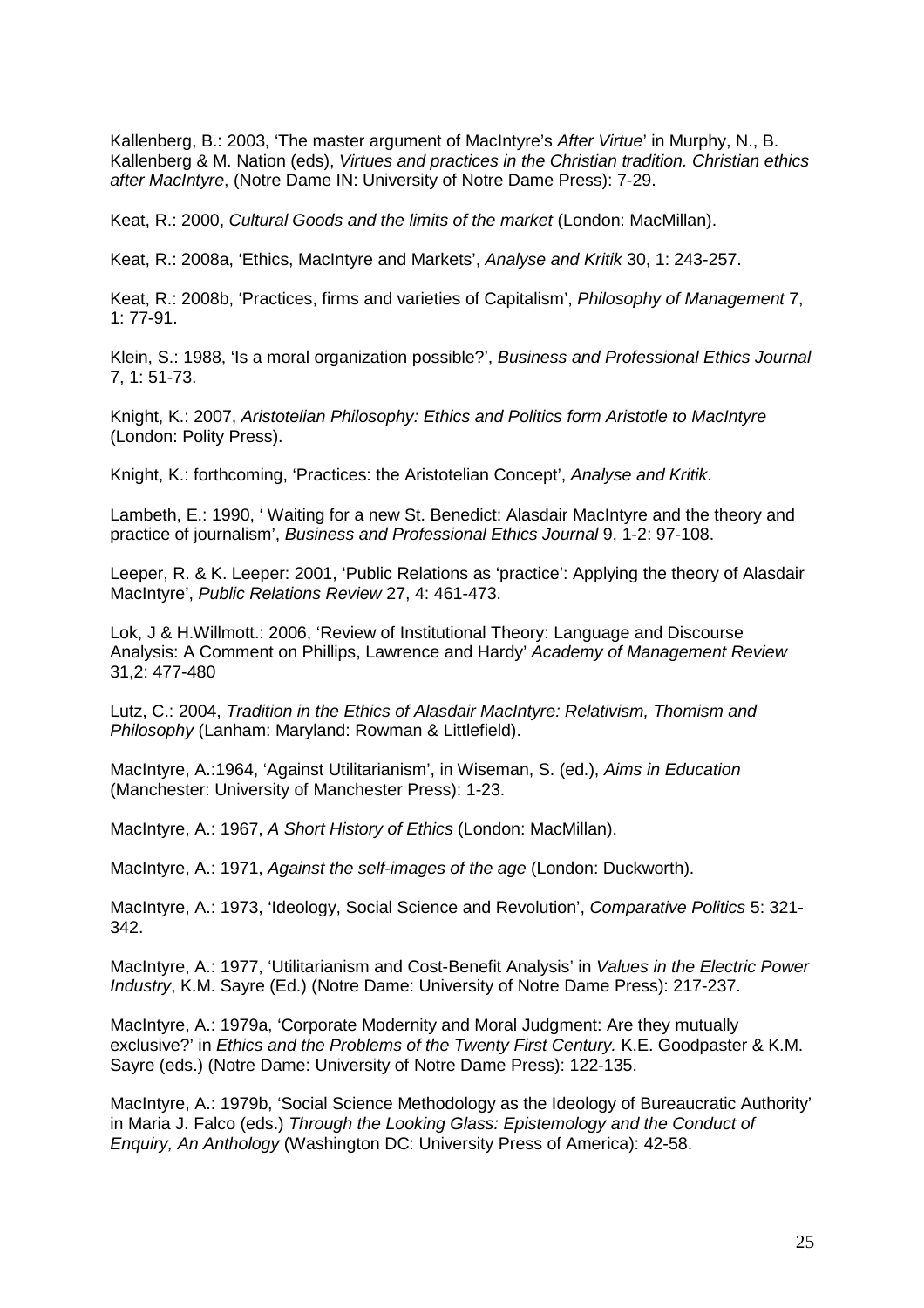MacIntyre, A.: 1980, 'Contexts of Interpretation: Reflections on Hans-Georg Gadamer's Truth and Method', Boston University Journal 26: 173-178.

MacIntyre, A.: 1986, 'The Intelligibility of Action' in Margolis,J., Kruasz, M & R.M. Burian (eds.) Rationality, Relativism and the Human Sciences (Lancaster: Kluwer Academic Publishers): 63-80.

MacIntyre, A.: 1987a, 'Relativism, Power and Philosophy' in Baynes, K., Bohman, J. & McCarthy, T., After Philosophy: End or Transformation? (Cambridge, Mass: Massachusetts Institute of Technology Press): 385-411.

MacIntyre, A.: 1987b, 'Practical Rationalities as forms of social structure', Irish Philosophical Journal 4: 3-19.

MacIntyre, A.: 1987c, 'Can one be unintelligible to oneself?' in McKnight, C & M. Stchedroff (eds) Philosophy in its Variety: Essays in Memory of Francois Bordet (Belfast: Queen's University of Belfast): 23-37.

MacIntyre, A.: 1988, Whose Justice? Which Rationality? (London: Duckworth).

MacIntyre, A.: 1990a, Three Rival Versions of Moral Enquiry (London: Duckworth).

MacIntyre, A.: 1990b, First Principles, Final Ends and Contemporary Philosophical Issues. Aquinus Lecture 54 (Milwaukee: Milwaukee University Press) (Reprinted in MacIntyre, A.: 2006: 143-179).

MacIntyre, A.:1990c, 'Individual and social morality in Japan and the United States: Rival Conceptions of the Self', Philosophy East and West 40: 489-497.

MacIntyre, A.: 1994, 'A partial response to my critics', in J. Horton & S. Mendus (eds.), After MacIntyre, (Cambridge: Polity Press): 283-304.

MacIntyre, A.: 1999a, Dependent Rational Animals – Why human beings need the virtues (London: Duckworth).

MacIntyre, A.: 1999b, 'Social structures and their threats to moral agency', Philosophy, 7, 4: 311-329.

MacIntyre, A.: 2002, 'On Not Having The Last Word' in Malpas, J., Arnswald, U. & J. Ketschner Gadamer's Century: Essays in Honor of Hans Georg Gadamer (Cambridge, Mass: MIT): 157- 172.

MacIntyre, A.: 2004a, Edith Stein. A Philosophical Prologue 1913-1922 (Lanham, Maryland: Rowman & Littlefield).

MacIntyre, A.: 2004b [1958], The Unconscious: A Conceptual Analysis – Revised Edition (London, Routledge).

MacIntyre, A.: 2006, The Tasks of Philosophy: Selected Essays Vol 1. (Cambridge: Cambridge University Press).

MacIntyre, A.: 2007 [1981], After Virtue, 3<sup>rd</sup> edition (London: Duckworth).

MacIntyre, A.: 2008a, 'How Aristotelianism can become Revolutionary: Ethics, Resistance and Utopia', Philosophy of Management 7, 1: 3-8.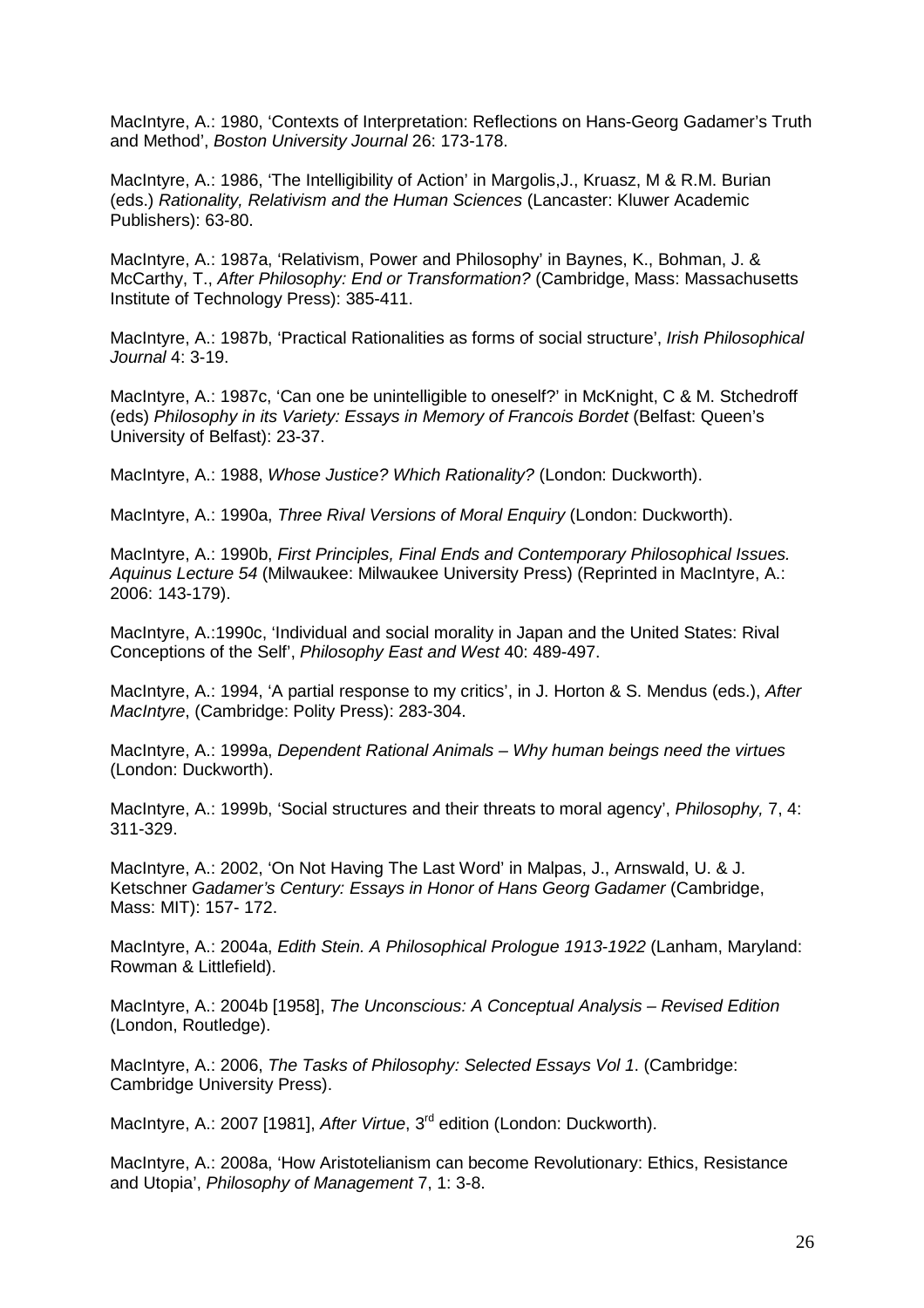MacIntyre, A.: 2008b, 'Conflicts of Desire' in Hoffman, T. (ed.) Weakness of Will from Plato to the Present (Catholic University of America Press): 276-292.

MacIntyre, A.: 2008c, 'What More Needs to Be Said? A Beginning, Although Only a Beginning, at Saying It', Analyse & Kritik 30, 1: 261-281.

MacIntyre, A. & J. Dunne: 2002, 'Alasdair MacIntyre on education: in dialogue with Joseph Dunne', Journal of Philosophy of Education 36, 1: 1-19.

Mangham, I.: 1995, 'MacIntyre and the Manager', Organization 2, 2: 181-204.

Martin, F.: 2009, 'The Organization, Moral Identity and Organizational Effectiveness' presented to the 10th International Conference on HRD Research and Practice Across Europe: Complexity and Imperfection in Practice. Newcastle Business School, June.

Martin, J.: 1992, Cultures in organizations. Three Perspectives (Oxford: Oxford University Press).

McCann, D. & M. Brownsberger: 1990, 'Management as a social practice: rethinking business ethics after MacIntyre', The Annual of the Society of Christian Ethics, 223-245.

McMylor, P.: 2001, 'Classical thinking for a Postmodern World: Aladsdair MacIntyre and the moral critique of the present' in Flanagan, K. & Jupp, P. (eds.) Virtue Ethics and Sociology: Issues in Modernity and Religion (London: Palgrave), 21–50.

McMylor, P.: 2009, 'Sociology and Morality: On the possibility of a unified MacIntyrean philosophical anthropology for the human sciences'. Paper presented to the Third Conference of the International Society for MacIntyrean Enquiry, University College Dublin.

Moore, G.: 2002, 'On the implications of the practice-institution distinction: MacIntyre and the application of modern virtue ethics to business', Business Ethics Quarterly 12, 1: 19-32.

Moore, G.: 2005a, 'Humanizing Business: a modern virtue ethics approach'. Business Ethics Quarterly 15, 2: 237-255.

Moore, G.: 2005b, 'Corporate character: modern virtue ethics and the virtuous corporation', Business Ethics Quarterly 15, 4: 659-685.

Moore, G.: 2008, 'Re-imagining the morality of management: a modern virtue ethics approach', Business Ethics Quarterly 18, 4: 483-511.

Moore G.: 2009a, 'Virtue in Business: Alliance Boots and an empirical exploration of MacIntyre's conceptual framework'. Paper presented to The Association for Practical and Professional Ethics Annual Conference, Cincinatti, March.

Moore, G.: 2009b, 'The institutionalization of the practice of faith: churches as organisations'. Paper presented to Receptive Ecumenism and Ecclesial Learning: Learning to be Church Together, Ushaw College Durham, January.

Moore, G. & R. Beadle: 2006, 'In search of organizational virtue in business: agents, goods, practices, institutions and environments', Organization Studies 27, 3: 369-389.

Murphy, M.: 2003, Alasdair MacIntyre (Cambridge: Cambridge University Press).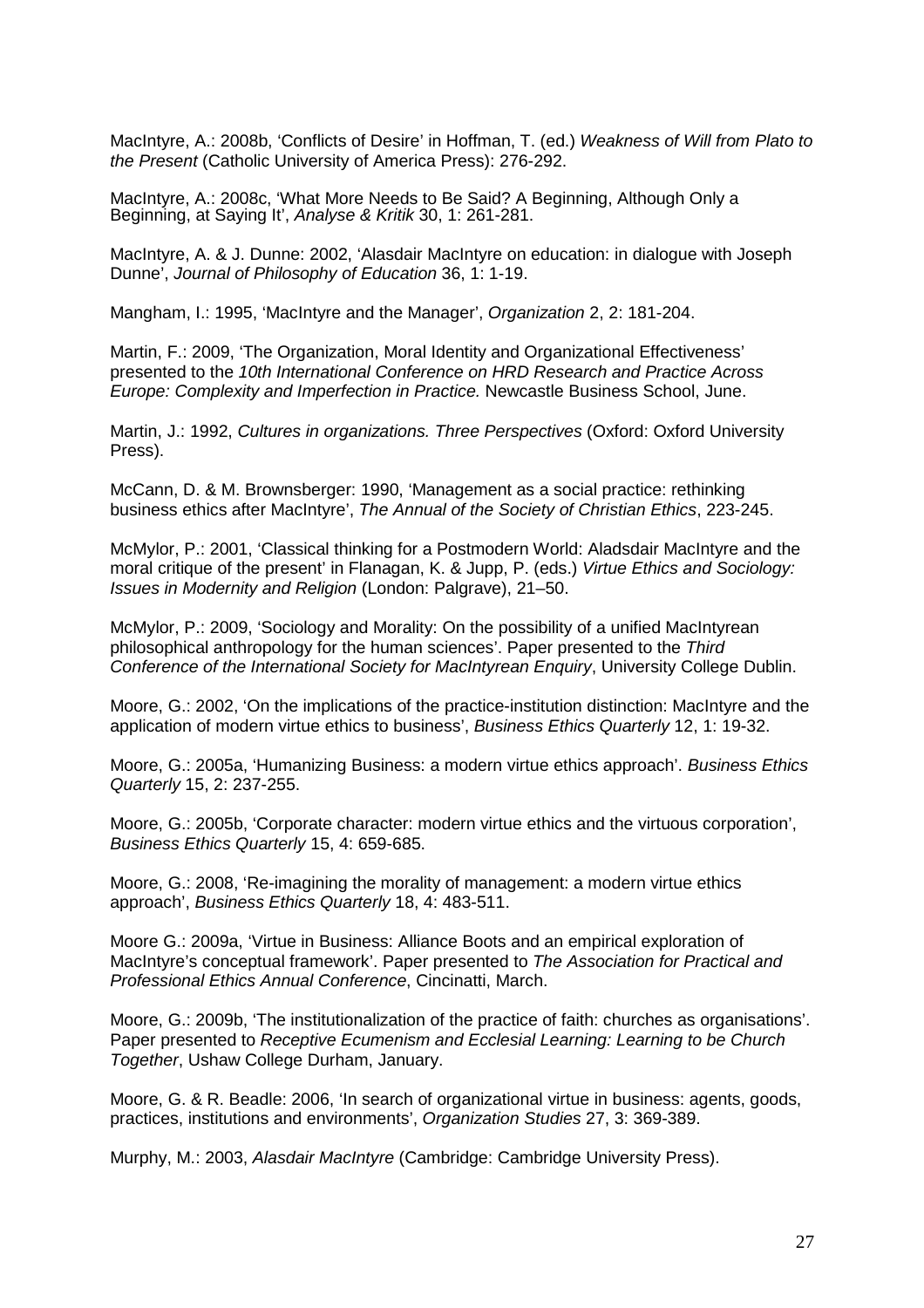Nicholas, J.: 2008, 'Eucharist and Dragon Fighting as Resistance: Against Commodity Fetishism and Scientism', Philosophy of Management 7, 1: 93-106.

Porter, J.: 2003, 'Tradition in the recent work of Alasdair MacIntyre', in Murphy, M.: 38-69.

Reames, K.:1998, 'Metaphysics, History, and Moral Philosophy: The centrality of the 1990 Aquinus Lecture to MacIntyre's argument for Thomism', The Thomist 62: 419-443.

Salancik, G.R. & J. Pfeffer: 1978, 'A Social Information Processing Approach to Job Attitude and Task Design', Administrative Science Quarterly 23, 2: 224-253.

Salter, L.: 2008, 'The Goods of Community? The Potential of Journalism as a Social Practice', Philosophy of Management 7, 1: 33-44.

Secretary of State for Health: 2001, Bristol Royal Infirmary Inquiry Final Report. The Report of the Public Inquiry into children's heart surgery at the British Royal Infirmary 1984-1995, Learning from Bristol. Presented to Parliament by the Secretary of State for Health by Command of Her Majesty, July 2001. Crown Copyright 2001. (see www.bristolinquiry.org.uk).

Sellman, D.: 2000, 'Alasdair MacIntyre and the profession of nursing', Nursing Philosophy 1, 1: 26-33.

Selznick, P.: 1992, The Moral Commonwealth (California: University of California Press).

Selznick, P.: 1996, 'Institutionalism: Old and New', Administrative Science Quarterly 41: 270- 277.

Smircich, L.: 1983, 'Concepts of culture and organizational analysis', Administrative Science Quarterly 28, 3: 339-358.

Smith, R.: 1999, 'Paths of Judgment: the revival of practical wisdom', Educational Philosophy and Theory 31, 3: 327-340.

Solomon, R.: 1992, Ethics and Excellence. Cooperation and integrity in business (New York: Oxford University Press).

Stinchcombe, A.L.: 1997, 'On the virtues of the old institutionalism', Annual Review of Sociology 23: 1-18.

Stott, W.R.: 1987, 'The Adolescence of Institutional Theory', Administrative Science Quarterly 32: 493-511.

Tester, K.: 2000, 'Weber's alleged emotivism', British Journal of Sociology 50, 4: 563-573.

Tsoukas, H. & S. Cummings: 1997, 'Marginalization and Recovery: The Emergence of Aristotelian Themes in Organization Studies', Organization Studies 18, 4: 655-683.

Turner, S. P.: 2003, 'MacIntyre in the province of the philosophy of the social sciences', in Murphy, M. (ed.) Alasdair MacIntyre: 70-93.

Weick, K.: 2003, 'Enacting an Environment: The Infrastructure of Organizing', in Westwood, R. T. & S. Clegg, Debating Organization: Point and Counterpoint (Oxford: Blackwell): 184- 194.